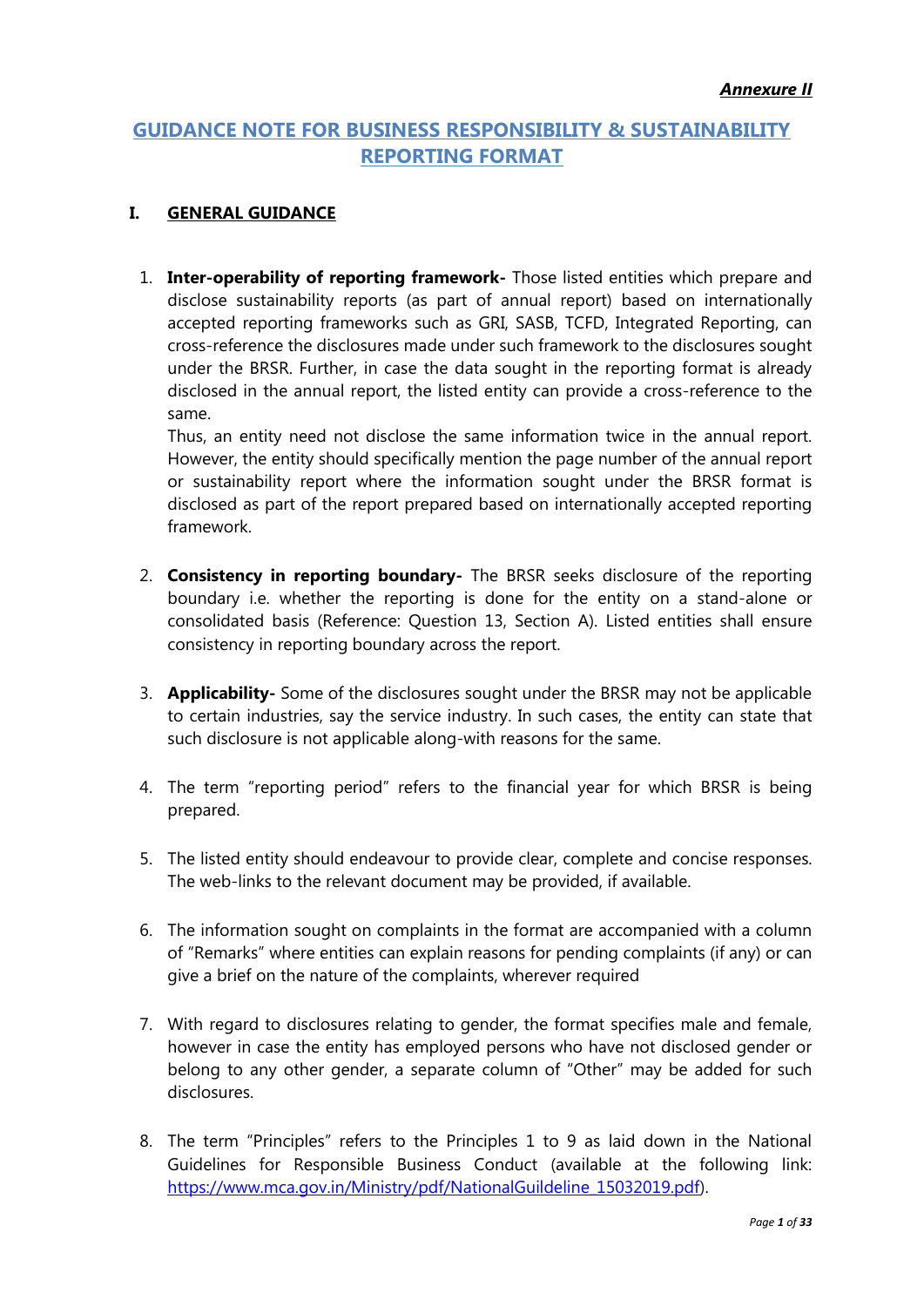9. In addition to the disclosures sought under the format, the entity may disclose any other relevant sustainability related information at appropriate places.

*Note: This guidance note has been prepared using references from the National Guidelines for Responsible Business Conduct (NGRBCs), GRI sustainability reporting standards and various laws issued by the Government.*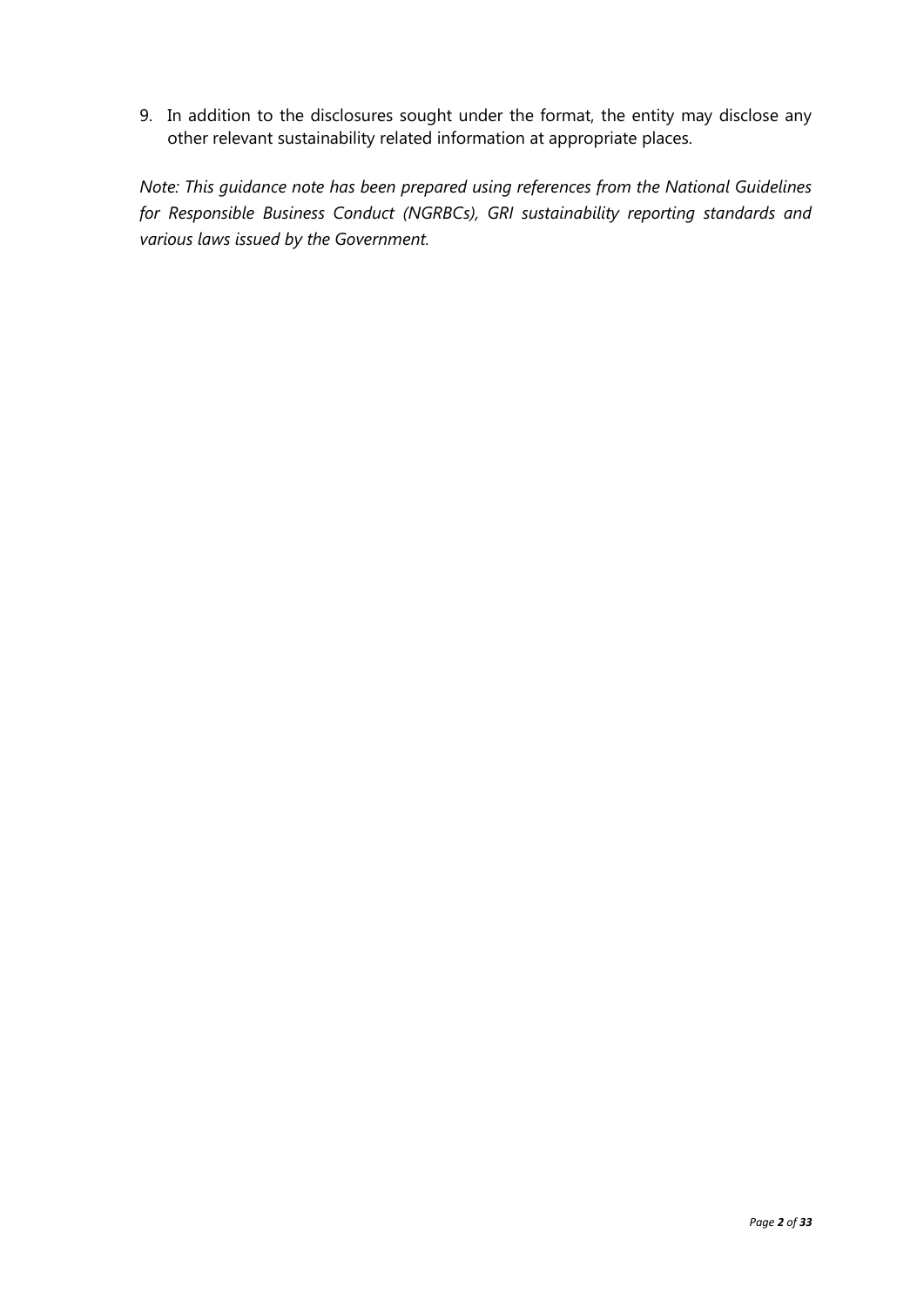#### **II. SECTION A: GENERAL DISCLOSURES**

| Q.<br>No. | <b>Field Name</b>                                       | <b>Instruction/Guidance</b>                                                                                                                                                                                                                                                                                                                                                                                                                                                                                                                                                                                                                                                                                                                                                                                                                                                                                                                                                                                                                                                                        |  |  |
|-----------|---------------------------------------------------------|----------------------------------------------------------------------------------------------------------------------------------------------------------------------------------------------------------------------------------------------------------------------------------------------------------------------------------------------------------------------------------------------------------------------------------------------------------------------------------------------------------------------------------------------------------------------------------------------------------------------------------------------------------------------------------------------------------------------------------------------------------------------------------------------------------------------------------------------------------------------------------------------------------------------------------------------------------------------------------------------------------------------------------------------------------------------------------------------------|--|--|
| 14        | Details<br>of<br>business<br>activities                 | The details of business activities shall be in line those given in<br>Form MGT-7 prescribed by MCA.                                                                                                                                                                                                                                                                                                                                                                                                                                                                                                                                                                                                                                                                                                                                                                                                                                                                                                                                                                                                |  |  |
| 15        | Products sold /<br>services<br>offered by the<br>entity | The entity shall disclose the top products manufactured or<br>1.<br>services provided by the listed entity that account for 90% of<br>its turnover (in descending order) along-with the individual<br>contribution of such products / services to the total turnover.                                                                                                                                                                                                                                                                                                                                                                                                                                                                                                                                                                                                                                                                                                                                                                                                                              |  |  |
|           |                                                         | 2. The National Industrial Classification (NIC) codes are available<br>at the following link: http://mospi.nic.in/classification/national-<br>industrial-classification/alphabetic-index-5digit.                                                                                                                                                                                                                                                                                                                                                                                                                                                                                                                                                                                                                                                                                                                                                                                                                                                                                                   |  |  |
| 18        | <b>Details</b><br>of<br>employees and<br>workers        | The entity shall disclose the total number of employees and<br>1.<br>workers, along-with the associated break-up by gender (male<br>/ female) and into permanent / other than permanent.                                                                                                                                                                                                                                                                                                                                                                                                                                                                                                                                                                                                                                                                                                                                                                                                                                                                                                           |  |  |
|           |                                                         | The term "Employee" is defined under Sec 2(I) of the Industrial<br>2.<br>Relations Code, 2020 and means, any person (other than an<br>apprentice engaged under the Apprentices Act, 1961),<br>employed on wages by an establishment to do any skilled,<br>semi-skilled or unskilled, manual, operational, supervisory,<br>managerial, administrative, technical or clerical work for hire<br>or reward, whether the terms of employment be express or<br>implied, and also includes a person declared to be an<br>employee by the appropriate Government, but does not<br>include any member of the Armed Forces of the Union. Ref-<br>http://eqazette.nic.in/WriteReadData/2020/222118.pdf                                                                                                                                                                                                                                                                                                                                                                                                        |  |  |
|           |                                                         | The term "Worker" is defined under Sec 2(zr) of the Industrial<br>3.<br>Relations Code, 2020 and means any person (except an<br>apprentice as defined under clause (aa) of section 2 of the<br>Apprentices Act, 1961) employed in any industry to do any<br>manual, unskilled, skilled, technical, operational, clerical or<br>supervisory work for hire or reward, whether the terms of<br>employment be express or implied, and includes working<br>journalists as defined in clause (f) of section 2 of the Working<br>Journalists and other Newspaper Employees (Conditions of<br>Service) and Miscellaneous Provisions Act, 1955 and sales<br>promotion employees as defined in clause (d) of section 2 of<br>the Sales Promotion Employees (Conditions of Service) Act,<br>1976, and for the purposes of any proceeding under this Code<br>in relation to an industrial dispute, includes any such person<br>who has been dismissed, discharged or retrenched or<br>otherwise terminated in connection with, or as a consequence<br>dispute, or whose dismissal, discharge<br>of, that<br>or |  |  |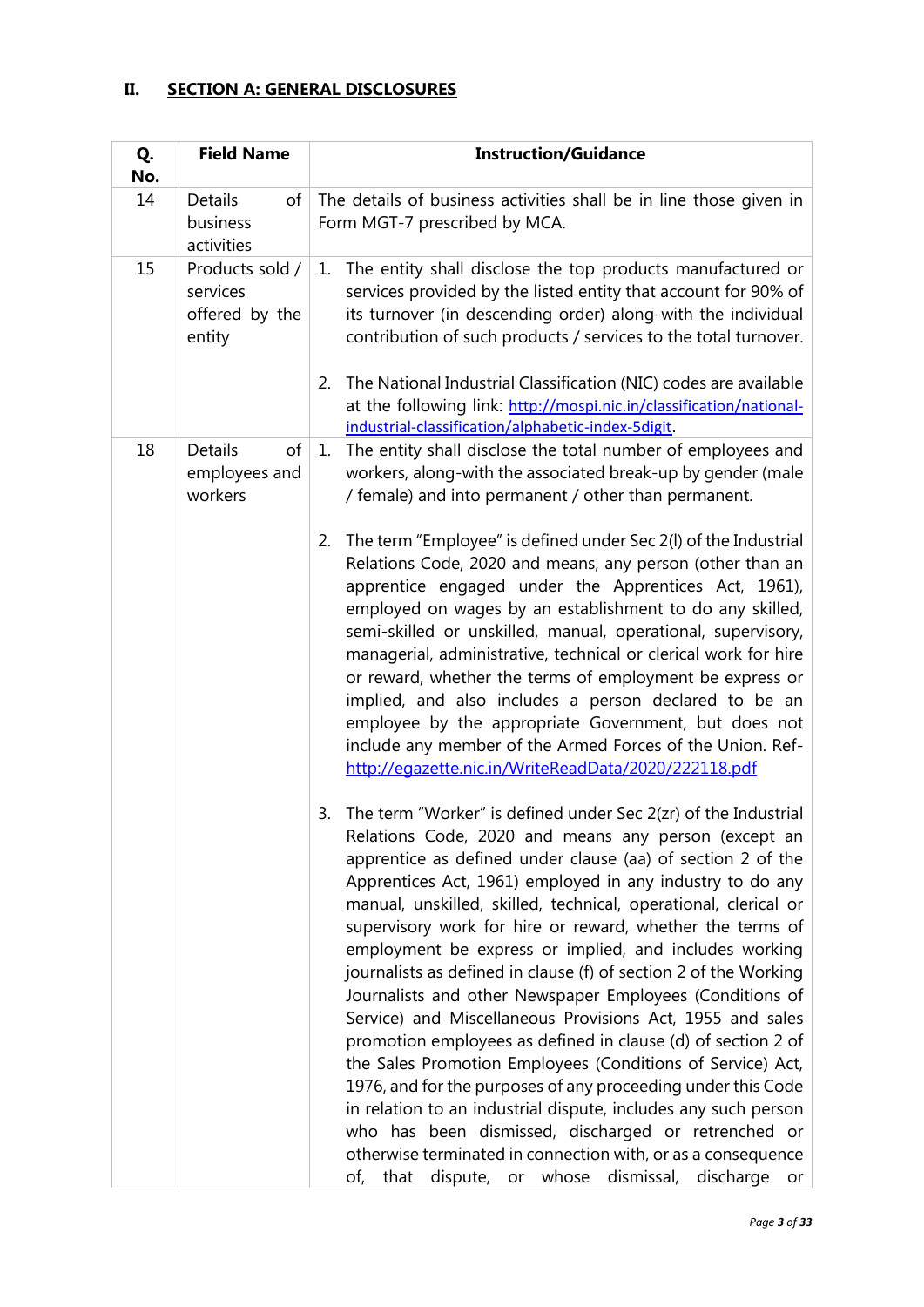| any such person --<br>who is subject to the Air Force Act, 1950 (45 of 1950),<br>(i)<br>or the Army Act, 1950 (46 of 1950), or the Navy Act,<br>1957 (62 of 1957); or<br>who is employed in the police service or as an officer<br>(ii)<br>or other employee of a prison; or<br>who is employed mainly in a managerial or<br>(iii)<br>administrative capacity; or<br>who is employed in a supervisory capacity drawing<br>(iv)<br>wages exceeding eighteen thousand rupees per<br>month or an amount as may be notified by the Central<br>Government from time to time.<br>Ref.- http://egazette.nic.in/WriteReadData/2020/222118.pdf<br>4. The term "permanent employee or "permanent worker" refers<br>to an employee or worker, employed for full-time or part-<br>time work, for an indeterminate period. The term "other than<br>permanent employee" or "other than permanent worker"<br>refers to employees or workers who are employed for a fixed<br>term that ends when a specific time period expires, or on<br>completion of a specific task or an event such as the end of a<br>project or return of a replaced employee. "Other than<br>permanent" employees or workers could be employed<br>directly by the entity or through third party contractors.<br>5. Differently abled employees / workers may be identified on<br>the basis of the definition of "persons with disabilities" in The<br>Rights of Persons with Disabilities Act, 2016 and rules made<br>thereunder.<br>6. The entity should provide details as at the end of the<br>reporting period; however, in case there is any significant<br>change in number of employees / workers from the<br>beginning to the end of the reporting period, the reasons for<br>the same should be indicated.<br>19<br>Participation /<br>1. Board of Directors or Board as defined under Sec 2(10) of the<br>inclusion<br>Companies Act 2013, in relation to a company, means the<br>collective body of the directors of the company.<br>representation<br>of<br>women<br>(including<br>Key Management Personnel as defined under Sec 2(51) of the<br>2.<br>Companies Act 2013, in relation to a company, means-<br>differently<br>abled)<br>(i) the Chief Executive Officer or the managing director<br>or the manager;<br>(ii) the company secretary;<br>(iii) the whole-time director; |  | retrenchment has led to that dispute, but does not include |  |
|----------------------------------------------------------------------------------------------------------------------------------------------------------------------------------------------------------------------------------------------------------------------------------------------------------------------------------------------------------------------------------------------------------------------------------------------------------------------------------------------------------------------------------------------------------------------------------------------------------------------------------------------------------------------------------------------------------------------------------------------------------------------------------------------------------------------------------------------------------------------------------------------------------------------------------------------------------------------------------------------------------------------------------------------------------------------------------------------------------------------------------------------------------------------------------------------------------------------------------------------------------------------------------------------------------------------------------------------------------------------------------------------------------------------------------------------------------------------------------------------------------------------------------------------------------------------------------------------------------------------------------------------------------------------------------------------------------------------------------------------------------------------------------------------------------------------------------------------------------------------------------------------------------------------------------------------------------------------------------------------------------------------------------------------------------------------------------------------------------------------------------------------------------------------------------------------------------------------------------------------------------------------------------------------------------------------------------------------------------|--|------------------------------------------------------------|--|
|                                                                                                                                                                                                                                                                                                                                                                                                                                                                                                                                                                                                                                                                                                                                                                                                                                                                                                                                                                                                                                                                                                                                                                                                                                                                                                                                                                                                                                                                                                                                                                                                                                                                                                                                                                                                                                                                                                                                                                                                                                                                                                                                                                                                                                                                                                                                                          |  |                                                            |  |
|                                                                                                                                                                                                                                                                                                                                                                                                                                                                                                                                                                                                                                                                                                                                                                                                                                                                                                                                                                                                                                                                                                                                                                                                                                                                                                                                                                                                                                                                                                                                                                                                                                                                                                                                                                                                                                                                                                                                                                                                                                                                                                                                                                                                                                                                                                                                                          |  |                                                            |  |
|                                                                                                                                                                                                                                                                                                                                                                                                                                                                                                                                                                                                                                                                                                                                                                                                                                                                                                                                                                                                                                                                                                                                                                                                                                                                                                                                                                                                                                                                                                                                                                                                                                                                                                                                                                                                                                                                                                                                                                                                                                                                                                                                                                                                                                                                                                                                                          |  |                                                            |  |
|                                                                                                                                                                                                                                                                                                                                                                                                                                                                                                                                                                                                                                                                                                                                                                                                                                                                                                                                                                                                                                                                                                                                                                                                                                                                                                                                                                                                                                                                                                                                                                                                                                                                                                                                                                                                                                                                                                                                                                                                                                                                                                                                                                                                                                                                                                                                                          |  |                                                            |  |
|                                                                                                                                                                                                                                                                                                                                                                                                                                                                                                                                                                                                                                                                                                                                                                                                                                                                                                                                                                                                                                                                                                                                                                                                                                                                                                                                                                                                                                                                                                                                                                                                                                                                                                                                                                                                                                                                                                                                                                                                                                                                                                                                                                                                                                                                                                                                                          |  |                                                            |  |
|                                                                                                                                                                                                                                                                                                                                                                                                                                                                                                                                                                                                                                                                                                                                                                                                                                                                                                                                                                                                                                                                                                                                                                                                                                                                                                                                                                                                                                                                                                                                                                                                                                                                                                                                                                                                                                                                                                                                                                                                                                                                                                                                                                                                                                                                                                                                                          |  |                                                            |  |
|                                                                                                                                                                                                                                                                                                                                                                                                                                                                                                                                                                                                                                                                                                                                                                                                                                                                                                                                                                                                                                                                                                                                                                                                                                                                                                                                                                                                                                                                                                                                                                                                                                                                                                                                                                                                                                                                                                                                                                                                                                                                                                                                                                                                                                                                                                                                                          |  |                                                            |  |
|                                                                                                                                                                                                                                                                                                                                                                                                                                                                                                                                                                                                                                                                                                                                                                                                                                                                                                                                                                                                                                                                                                                                                                                                                                                                                                                                                                                                                                                                                                                                                                                                                                                                                                                                                                                                                                                                                                                                                                                                                                                                                                                                                                                                                                                                                                                                                          |  |                                                            |  |
|                                                                                                                                                                                                                                                                                                                                                                                                                                                                                                                                                                                                                                                                                                                                                                                                                                                                                                                                                                                                                                                                                                                                                                                                                                                                                                                                                                                                                                                                                                                                                                                                                                                                                                                                                                                                                                                                                                                                                                                                                                                                                                                                                                                                                                                                                                                                                          |  |                                                            |  |
|                                                                                                                                                                                                                                                                                                                                                                                                                                                                                                                                                                                                                                                                                                                                                                                                                                                                                                                                                                                                                                                                                                                                                                                                                                                                                                                                                                                                                                                                                                                                                                                                                                                                                                                                                                                                                                                                                                                                                                                                                                                                                                                                                                                                                                                                                                                                                          |  |                                                            |  |
|                                                                                                                                                                                                                                                                                                                                                                                                                                                                                                                                                                                                                                                                                                                                                                                                                                                                                                                                                                                                                                                                                                                                                                                                                                                                                                                                                                                                                                                                                                                                                                                                                                                                                                                                                                                                                                                                                                                                                                                                                                                                                                                                                                                                                                                                                                                                                          |  |                                                            |  |
|                                                                                                                                                                                                                                                                                                                                                                                                                                                                                                                                                                                                                                                                                                                                                                                                                                                                                                                                                                                                                                                                                                                                                                                                                                                                                                                                                                                                                                                                                                                                                                                                                                                                                                                                                                                                                                                                                                                                                                                                                                                                                                                                                                                                                                                                                                                                                          |  |                                                            |  |
|                                                                                                                                                                                                                                                                                                                                                                                                                                                                                                                                                                                                                                                                                                                                                                                                                                                                                                                                                                                                                                                                                                                                                                                                                                                                                                                                                                                                                                                                                                                                                                                                                                                                                                                                                                                                                                                                                                                                                                                                                                                                                                                                                                                                                                                                                                                                                          |  |                                                            |  |
|                                                                                                                                                                                                                                                                                                                                                                                                                                                                                                                                                                                                                                                                                                                                                                                                                                                                                                                                                                                                                                                                                                                                                                                                                                                                                                                                                                                                                                                                                                                                                                                                                                                                                                                                                                                                                                                                                                                                                                                                                                                                                                                                                                                                                                                                                                                                                          |  |                                                            |  |
|                                                                                                                                                                                                                                                                                                                                                                                                                                                                                                                                                                                                                                                                                                                                                                                                                                                                                                                                                                                                                                                                                                                                                                                                                                                                                                                                                                                                                                                                                                                                                                                                                                                                                                                                                                                                                                                                                                                                                                                                                                                                                                                                                                                                                                                                                                                                                          |  |                                                            |  |
|                                                                                                                                                                                                                                                                                                                                                                                                                                                                                                                                                                                                                                                                                                                                                                                                                                                                                                                                                                                                                                                                                                                                                                                                                                                                                                                                                                                                                                                                                                                                                                                                                                                                                                                                                                                                                                                                                                                                                                                                                                                                                                                                                                                                                                                                                                                                                          |  |                                                            |  |
|                                                                                                                                                                                                                                                                                                                                                                                                                                                                                                                                                                                                                                                                                                                                                                                                                                                                                                                                                                                                                                                                                                                                                                                                                                                                                                                                                                                                                                                                                                                                                                                                                                                                                                                                                                                                                                                                                                                                                                                                                                                                                                                                                                                                                                                                                                                                                          |  |                                                            |  |
|                                                                                                                                                                                                                                                                                                                                                                                                                                                                                                                                                                                                                                                                                                                                                                                                                                                                                                                                                                                                                                                                                                                                                                                                                                                                                                                                                                                                                                                                                                                                                                                                                                                                                                                                                                                                                                                                                                                                                                                                                                                                                                                                                                                                                                                                                                                                                          |  |                                                            |  |
|                                                                                                                                                                                                                                                                                                                                                                                                                                                                                                                                                                                                                                                                                                                                                                                                                                                                                                                                                                                                                                                                                                                                                                                                                                                                                                                                                                                                                                                                                                                                                                                                                                                                                                                                                                                                                                                                                                                                                                                                                                                                                                                                                                                                                                                                                                                                                          |  |                                                            |  |
|                                                                                                                                                                                                                                                                                                                                                                                                                                                                                                                                                                                                                                                                                                                                                                                                                                                                                                                                                                                                                                                                                                                                                                                                                                                                                                                                                                                                                                                                                                                                                                                                                                                                                                                                                                                                                                                                                                                                                                                                                                                                                                                                                                                                                                                                                                                                                          |  |                                                            |  |
|                                                                                                                                                                                                                                                                                                                                                                                                                                                                                                                                                                                                                                                                                                                                                                                                                                                                                                                                                                                                                                                                                                                                                                                                                                                                                                                                                                                                                                                                                                                                                                                                                                                                                                                                                                                                                                                                                                                                                                                                                                                                                                                                                                                                                                                                                                                                                          |  |                                                            |  |
|                                                                                                                                                                                                                                                                                                                                                                                                                                                                                                                                                                                                                                                                                                                                                                                                                                                                                                                                                                                                                                                                                                                                                                                                                                                                                                                                                                                                                                                                                                                                                                                                                                                                                                                                                                                                                                                                                                                                                                                                                                                                                                                                                                                                                                                                                                                                                          |  |                                                            |  |
|                                                                                                                                                                                                                                                                                                                                                                                                                                                                                                                                                                                                                                                                                                                                                                                                                                                                                                                                                                                                                                                                                                                                                                                                                                                                                                                                                                                                                                                                                                                                                                                                                                                                                                                                                                                                                                                                                                                                                                                                                                                                                                                                                                                                                                                                                                                                                          |  |                                                            |  |
|                                                                                                                                                                                                                                                                                                                                                                                                                                                                                                                                                                                                                                                                                                                                                                                                                                                                                                                                                                                                                                                                                                                                                                                                                                                                                                                                                                                                                                                                                                                                                                                                                                                                                                                                                                                                                                                                                                                                                                                                                                                                                                                                                                                                                                                                                                                                                          |  |                                                            |  |
|                                                                                                                                                                                                                                                                                                                                                                                                                                                                                                                                                                                                                                                                                                                                                                                                                                                                                                                                                                                                                                                                                                                                                                                                                                                                                                                                                                                                                                                                                                                                                                                                                                                                                                                                                                                                                                                                                                                                                                                                                                                                                                                                                                                                                                                                                                                                                          |  |                                                            |  |
|                                                                                                                                                                                                                                                                                                                                                                                                                                                                                                                                                                                                                                                                                                                                                                                                                                                                                                                                                                                                                                                                                                                                                                                                                                                                                                                                                                                                                                                                                                                                                                                                                                                                                                                                                                                                                                                                                                                                                                                                                                                                                                                                                                                                                                                                                                                                                          |  |                                                            |  |
|                                                                                                                                                                                                                                                                                                                                                                                                                                                                                                                                                                                                                                                                                                                                                                                                                                                                                                                                                                                                                                                                                                                                                                                                                                                                                                                                                                                                                                                                                                                                                                                                                                                                                                                                                                                                                                                                                                                                                                                                                                                                                                                                                                                                                                                                                                                                                          |  |                                                            |  |
|                                                                                                                                                                                                                                                                                                                                                                                                                                                                                                                                                                                                                                                                                                                                                                                                                                                                                                                                                                                                                                                                                                                                                                                                                                                                                                                                                                                                                                                                                                                                                                                                                                                                                                                                                                                                                                                                                                                                                                                                                                                                                                                                                                                                                                                                                                                                                          |  |                                                            |  |
|                                                                                                                                                                                                                                                                                                                                                                                                                                                                                                                                                                                                                                                                                                                                                                                                                                                                                                                                                                                                                                                                                                                                                                                                                                                                                                                                                                                                                                                                                                                                                                                                                                                                                                                                                                                                                                                                                                                                                                                                                                                                                                                                                                                                                                                                                                                                                          |  |                                                            |  |
|                                                                                                                                                                                                                                                                                                                                                                                                                                                                                                                                                                                                                                                                                                                                                                                                                                                                                                                                                                                                                                                                                                                                                                                                                                                                                                                                                                                                                                                                                                                                                                                                                                                                                                                                                                                                                                                                                                                                                                                                                                                                                                                                                                                                                                                                                                                                                          |  |                                                            |  |
|                                                                                                                                                                                                                                                                                                                                                                                                                                                                                                                                                                                                                                                                                                                                                                                                                                                                                                                                                                                                                                                                                                                                                                                                                                                                                                                                                                                                                                                                                                                                                                                                                                                                                                                                                                                                                                                                                                                                                                                                                                                                                                                                                                                                                                                                                                                                                          |  |                                                            |  |
|                                                                                                                                                                                                                                                                                                                                                                                                                                                                                                                                                                                                                                                                                                                                                                                                                                                                                                                                                                                                                                                                                                                                                                                                                                                                                                                                                                                                                                                                                                                                                                                                                                                                                                                                                                                                                                                                                                                                                                                                                                                                                                                                                                                                                                                                                                                                                          |  |                                                            |  |
|                                                                                                                                                                                                                                                                                                                                                                                                                                                                                                                                                                                                                                                                                                                                                                                                                                                                                                                                                                                                                                                                                                                                                                                                                                                                                                                                                                                                                                                                                                                                                                                                                                                                                                                                                                                                                                                                                                                                                                                                                                                                                                                                                                                                                                                                                                                                                          |  |                                                            |  |
|                                                                                                                                                                                                                                                                                                                                                                                                                                                                                                                                                                                                                                                                                                                                                                                                                                                                                                                                                                                                                                                                                                                                                                                                                                                                                                                                                                                                                                                                                                                                                                                                                                                                                                                                                                                                                                                                                                                                                                                                                                                                                                                                                                                                                                                                                                                                                          |  |                                                            |  |
|                                                                                                                                                                                                                                                                                                                                                                                                                                                                                                                                                                                                                                                                                                                                                                                                                                                                                                                                                                                                                                                                                                                                                                                                                                                                                                                                                                                                                                                                                                                                                                                                                                                                                                                                                                                                                                                                                                                                                                                                                                                                                                                                                                                                                                                                                                                                                          |  |                                                            |  |
|                                                                                                                                                                                                                                                                                                                                                                                                                                                                                                                                                                                                                                                                                                                                                                                                                                                                                                                                                                                                                                                                                                                                                                                                                                                                                                                                                                                                                                                                                                                                                                                                                                                                                                                                                                                                                                                                                                                                                                                                                                                                                                                                                                                                                                                                                                                                                          |  |                                                            |  |
|                                                                                                                                                                                                                                                                                                                                                                                                                                                                                                                                                                                                                                                                                                                                                                                                                                                                                                                                                                                                                                                                                                                                                                                                                                                                                                                                                                                                                                                                                                                                                                                                                                                                                                                                                                                                                                                                                                                                                                                                                                                                                                                                                                                                                                                                                                                                                          |  |                                                            |  |
|                                                                                                                                                                                                                                                                                                                                                                                                                                                                                                                                                                                                                                                                                                                                                                                                                                                                                                                                                                                                                                                                                                                                                                                                                                                                                                                                                                                                                                                                                                                                                                                                                                                                                                                                                                                                                                                                                                                                                                                                                                                                                                                                                                                                                                                                                                                                                          |  |                                                            |  |
|                                                                                                                                                                                                                                                                                                                                                                                                                                                                                                                                                                                                                                                                                                                                                                                                                                                                                                                                                                                                                                                                                                                                                                                                                                                                                                                                                                                                                                                                                                                                                                                                                                                                                                                                                                                                                                                                                                                                                                                                                                                                                                                                                                                                                                                                                                                                                          |  |                                                            |  |
|                                                                                                                                                                                                                                                                                                                                                                                                                                                                                                                                                                                                                                                                                                                                                                                                                                                                                                                                                                                                                                                                                                                                                                                                                                                                                                                                                                                                                                                                                                                                                                                                                                                                                                                                                                                                                                                                                                                                                                                                                                                                                                                                                                                                                                                                                                                                                          |  |                                                            |  |
|                                                                                                                                                                                                                                                                                                                                                                                                                                                                                                                                                                                                                                                                                                                                                                                                                                                                                                                                                                                                                                                                                                                                                                                                                                                                                                                                                                                                                                                                                                                                                                                                                                                                                                                                                                                                                                                                                                                                                                                                                                                                                                                                                                                                                                                                                                                                                          |  |                                                            |  |
|                                                                                                                                                                                                                                                                                                                                                                                                                                                                                                                                                                                                                                                                                                                                                                                                                                                                                                                                                                                                                                                                                                                                                                                                                                                                                                                                                                                                                                                                                                                                                                                                                                                                                                                                                                                                                                                                                                                                                                                                                                                                                                                                                                                                                                                                                                                                                          |  |                                                            |  |
|                                                                                                                                                                                                                                                                                                                                                                                                                                                                                                                                                                                                                                                                                                                                                                                                                                                                                                                                                                                                                                                                                                                                                                                                                                                                                                                                                                                                                                                                                                                                                                                                                                                                                                                                                                                                                                                                                                                                                                                                                                                                                                                                                                                                                                                                                                                                                          |  |                                                            |  |
|                                                                                                                                                                                                                                                                                                                                                                                                                                                                                                                                                                                                                                                                                                                                                                                                                                                                                                                                                                                                                                                                                                                                                                                                                                                                                                                                                                                                                                                                                                                                                                                                                                                                                                                                                                                                                                                                                                                                                                                                                                                                                                                                                                                                                                                                                                                                                          |  |                                                            |  |
| (iv) the Chief Financial Officer; and                                                                                                                                                                                                                                                                                                                                                                                                                                                                                                                                                                                                                                                                                                                                                                                                                                                                                                                                                                                                                                                                                                                                                                                                                                                                                                                                                                                                                                                                                                                                                                                                                                                                                                                                                                                                                                                                                                                                                                                                                                                                                                                                                                                                                                                                                                                    |  |                                                            |  |
| (v) such other officer as may be prescribed                                                                                                                                                                                                                                                                                                                                                                                                                                                                                                                                                                                                                                                                                                                                                                                                                                                                                                                                                                                                                                                                                                                                                                                                                                                                                                                                                                                                                                                                                                                                                                                                                                                                                                                                                                                                                                                                                                                                                                                                                                                                                                                                                                                                                                                                                                              |  |                                                            |  |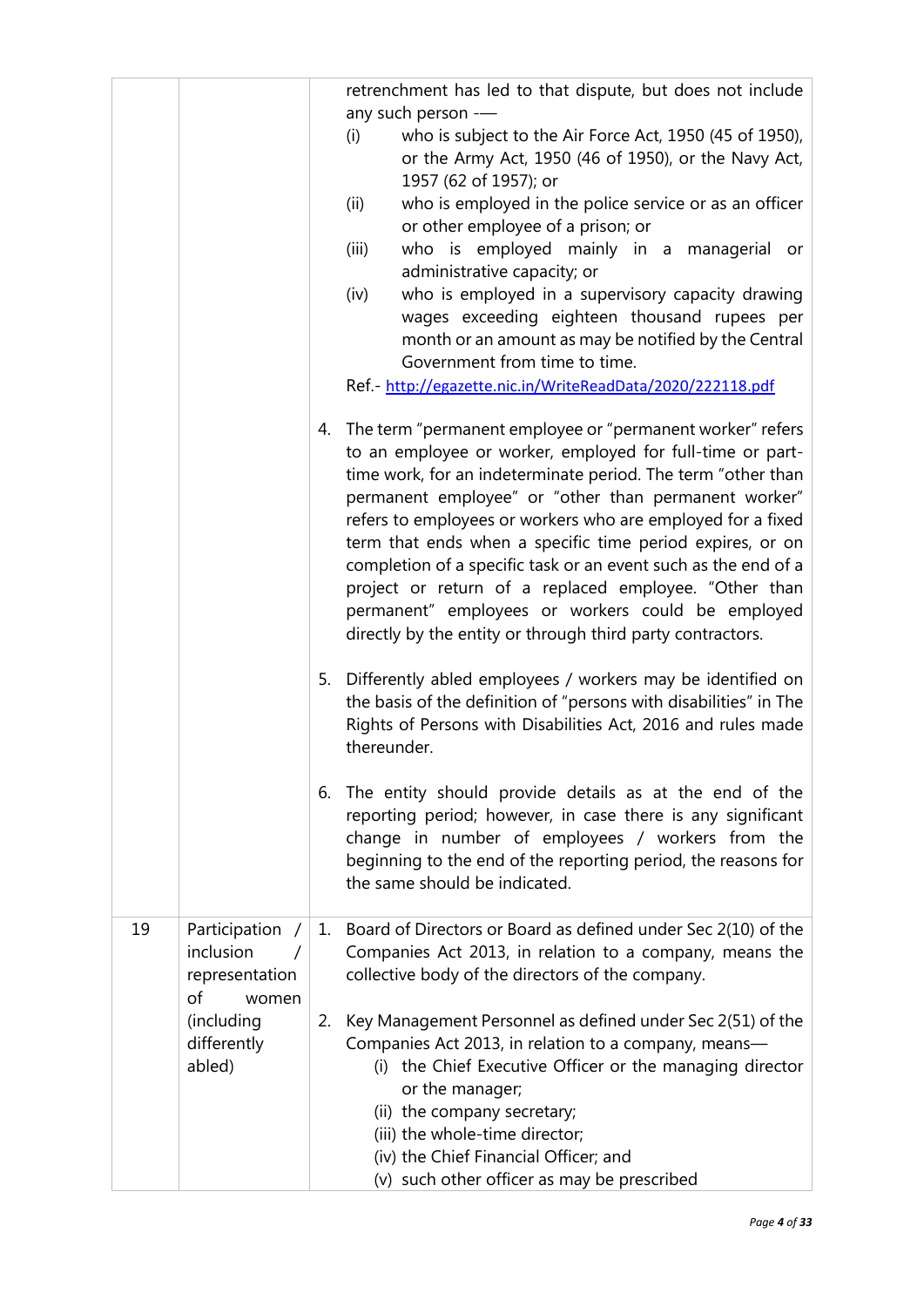|         |                                                                                             | Reference- http://ebook.mca.gov.in/default.aspx |                                                                                                                                                                                                                                                                                                                                                                       |
|---------|---------------------------------------------------------------------------------------------|-------------------------------------------------|-----------------------------------------------------------------------------------------------------------------------------------------------------------------------------------------------------------------------------------------------------------------------------------------------------------------------------------------------------------------------|
| 20      | Turnover rate<br>for permanent<br>employees and                                             |                                                 | 1. Under this field, the entity shall disclose turnover rates for the<br>specified categories.                                                                                                                                                                                                                                                                        |
| workers |                                                                                             | 2.                                              | The entity shall calculate the turnover rate for a financial year,<br>for a particular category, based on the following formula:<br>(No. of persons who have left the employment of the entity<br>in the FY $*100$ ) / Average no. of persons employed in the<br>category                                                                                             |
|         |                                                                                             |                                                 | 3. Average number of persons employed in a category shall be<br>calculated as (Persons employed in the category at the<br>beginning of FY + Persons employed in the category at the<br>end of FY) / 2.<br>Further, persons leaving the employment of the entity shall<br>include those who leave the entity voluntarily or due to                                     |
|         |                                                                                             |                                                 | dismissal, termination, retirement or death in service.                                                                                                                                                                                                                                                                                                               |
| 21      | Holding<br>subsidiary<br>$\sqrt{2}$<br>associate<br>companies<br>$\prime$<br>joint ventures |                                                 | 1. As defined under Sec 2(10) of the Companies Act 2013,<br>"associate company", in relation to another company, means<br>a company in which that other company has a significant<br>influence, but which is not a subsidiary company of the<br>company having such influence and includes a joint venture<br>company.<br>Explanation-For the purpose of this clause- |
|         |                                                                                             |                                                 | (a) the expression "significant influence" means control of at<br>least twenty per cent of total voting power, or control of or<br>participation in business decisions under an agreement;                                                                                                                                                                            |
|         |                                                                                             |                                                 | (b) the expression "joint venture" means a joint arrangement<br>whereby the parties that have joint control<br>of<br>the<br>arrangement have rights to the net-assets<br>the<br>of<br>arrangement;                                                                                                                                                                    |
|         |                                                                                             |                                                 | 2. As defined under Sec 2 (46) of the Companies Act 2013,<br>holding company", in relation to one or more other<br>companies, means a company of which such companies are<br>subsidiary companies;<br>Explanation-For the purposes of this clause, the expression<br>"company" includes any body corporate.                                                           |
|         |                                                                                             |                                                 | 3. As defined under Sec 2(87) of the Companies Act 2013,<br>subsidiary company or subsidiary, in relation to any other<br>company (that is to say the holding company), means a<br>company in which the holding company-<br>(i) controls the composition of the Board of Directors; or                                                                                |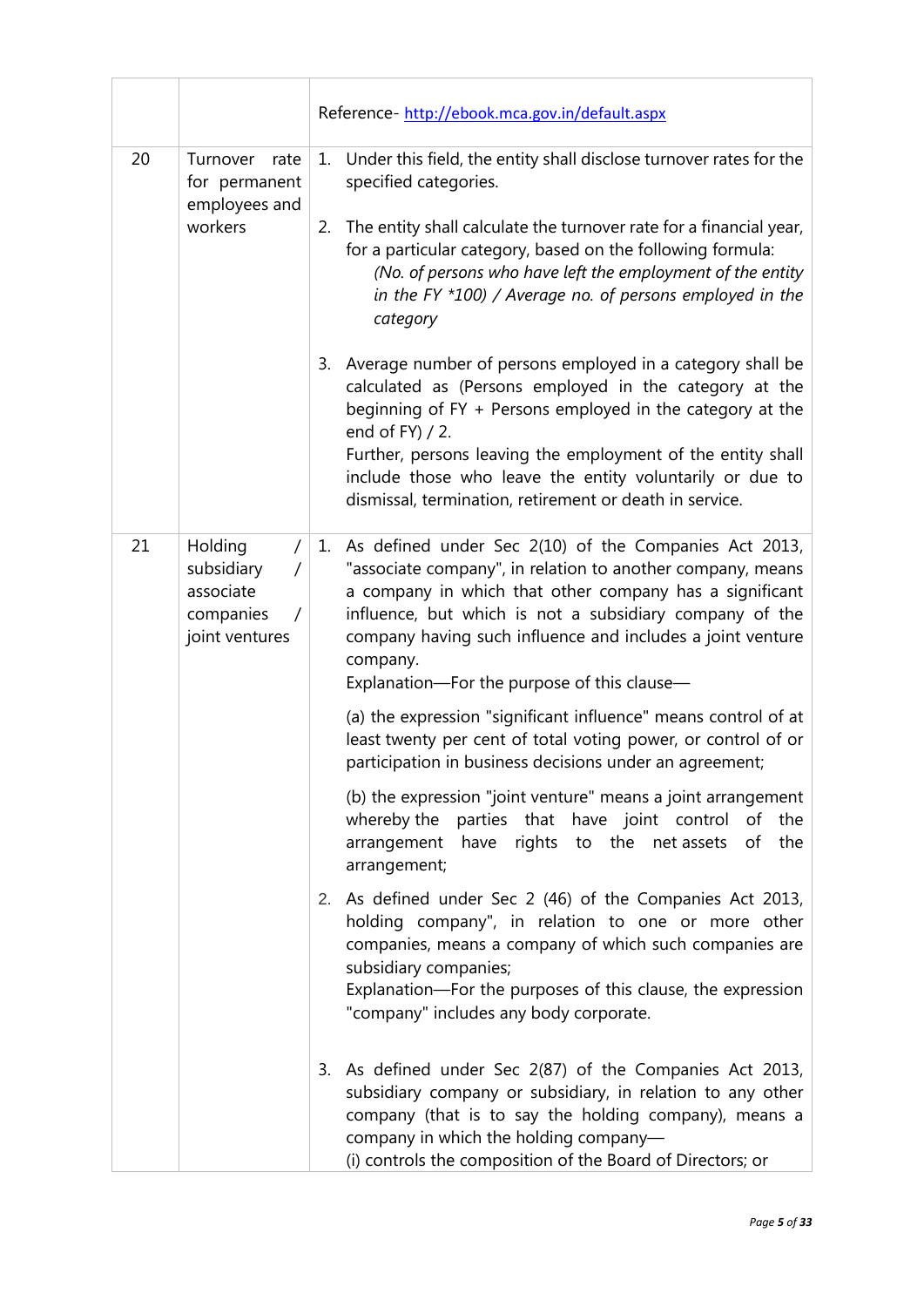|    |                                                              | (ii) exercises or controls more than one-half of the total voting<br>power either at its own or together with one or more of its<br>subsidiary companies:<br>Explanation-For the purposes of this clause, -<br>(a) a company shall be deemed to be a subsidiary company<br>of the holding company even if the control referred to in sub-<br>clause (i) or sub-clause (ii) is of another subsidiary company<br>of the holding company;<br>(b) the composition of a company's Board of Directors shall<br>be deemed to be controlled by another company if that other<br>company by exercise of some power exercisable by it at its<br>discretion can appoint or remove all or a majority of the<br>directors;<br>(c) the expression "company" includes any body corporate;<br>(d) "layer" in relation to a holding company means its<br>subsidiary or subsidiaries.<br>Reference- http://ebook.mca.gov.in/default.aspx                                                                                                                                                                                                                                                                                                                                                                                      |  |
|----|--------------------------------------------------------------|-------------------------------------------------------------------------------------------------------------------------------------------------------------------------------------------------------------------------------------------------------------------------------------------------------------------------------------------------------------------------------------------------------------------------------------------------------------------------------------------------------------------------------------------------------------------------------------------------------------------------------------------------------------------------------------------------------------------------------------------------------------------------------------------------------------------------------------------------------------------------------------------------------------------------------------------------------------------------------------------------------------------------------------------------------------------------------------------------------------------------------------------------------------------------------------------------------------------------------------------------------------------------------------------------------------|--|
| 23 | Grievance<br>redressal<br>mechanism for<br>stakeholders      | 1. Stakeholders are individuals or groups concerned or<br>interested with or impacted by the activities of the businesses<br>and vice-versa, now or in the future. Typically, stakeholders of<br>a business include, but are not limited to, its investors,<br>shareholders, employees and workers (and their families),<br>customers, communities, value chain members and other<br>business partners, regulators, civil society actors, and media.<br>Grievance Redressal Mechanism refers to a mechanism for<br>2.<br>any stakeholder individually or collectively to raise and<br>reasonable concerns<br>resolve<br>affecting them<br>without<br>impeding access to other judicial or administrative remedies.<br>The mechanism should be:<br>Transparent and unbiased governance structures<br>Accessible<br>Based on dialogue and mediation<br>An organization's value chain encompasses the full range of<br>3.<br>an organization's upstream and downstream activities that<br>convert input into output by adding value. It includes entities<br>with which the organization has a direct or indirect business<br>relationship and which either (a) supply products or services<br>that contribute to the organization's own products or<br>services, or (b) receive products or services from the |  |
| 24 | Overview<br>of<br>entity's<br>the<br>material<br>responsible | 1. Sustainability as per National Guidelines on Responsible<br>Business Conduct is defined as the outcome achieved by<br>balancing the social, environmental and economic impacts of                                                                                                                                                                                                                                                                                                                                                                                                                                                                                                                                                                                                                                                                                                                                                                                                                                                                                                                                                                                                                                                                                                                        |  |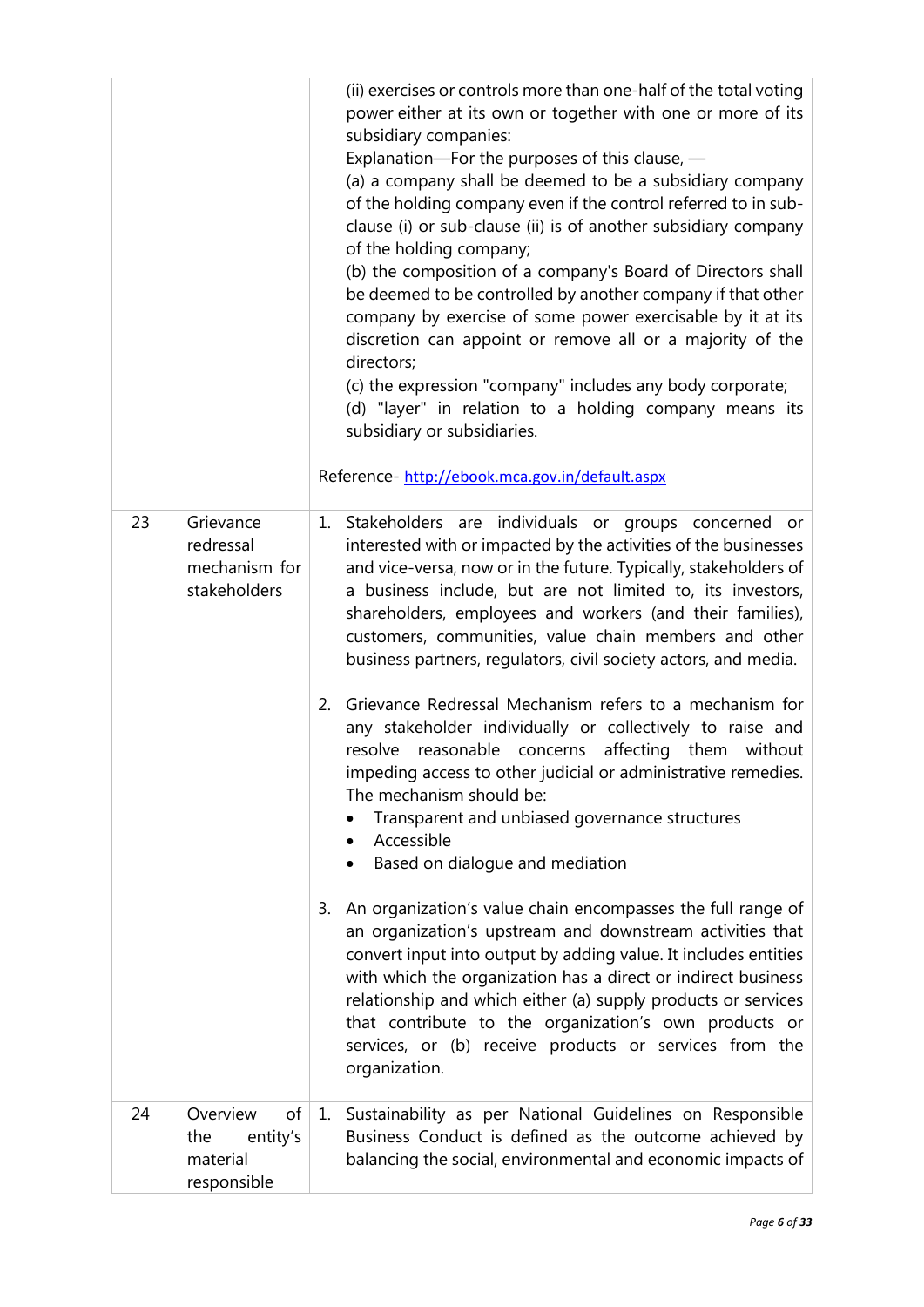| business<br>conduct<br>and<br>sustainability | business. It is the process that ensures that business goals are<br>pursued without compromising any of the three elements.                                                                                                                                                                                                                                                                                                                                                                                                                                                                                                                                                                                                                                                                                                                                                                                                                                                                                                                                                                                                                                                                                                                                                                                   |
|----------------------------------------------|---------------------------------------------------------------------------------------------------------------------------------------------------------------------------------------------------------------------------------------------------------------------------------------------------------------------------------------------------------------------------------------------------------------------------------------------------------------------------------------------------------------------------------------------------------------------------------------------------------------------------------------------------------------------------------------------------------------------------------------------------------------------------------------------------------------------------------------------------------------------------------------------------------------------------------------------------------------------------------------------------------------------------------------------------------------------------------------------------------------------------------------------------------------------------------------------------------------------------------------------------------------------------------------------------------------|
| issues                                       | 2. Under this section, the entity shall disclose the material<br>responsible business conduct and sustainability issues<br>pertaining to environmental and social matters that present a<br>risk or an opportunity to its business, along-with the<br>following:<br>Classify the risk / opportunity as environment or social<br>$\bullet$<br>and provide its description. For instance, risk arising from<br>climate change can include impact on operations, worker<br>health, demand for products or services etc. Climate<br>change opportunities can include cost savings through<br>resource efficiency, development of new products and<br>services, access to new markets etc.<br>Rationale for identifying the risk, which may include a<br>$\bullet$<br>description of the impact associated with the risk or<br>opportunity.<br>In case of identified risks, approach to mitigate or adapt<br>$\bullet$<br>to the risk.<br>Indicate the positive and negative impact of such risk or<br>$\bullet$<br>opportunity on the financials of the company. The<br>company shall make qualitative disclosures in this regard<br>and should not include any forward looking quantitative<br>information. However, in case of previous years, impact<br>can be disclosed in quantitative terms. The entity may |
|                                              | consider impact on parameters such as demand for<br>products & services/ capital or operational costs/,<br>investment opportunities etc.                                                                                                                                                                                                                                                                                                                                                                                                                                                                                                                                                                                                                                                                                                                                                                                                                                                                                                                                                                                                                                                                                                                                                                      |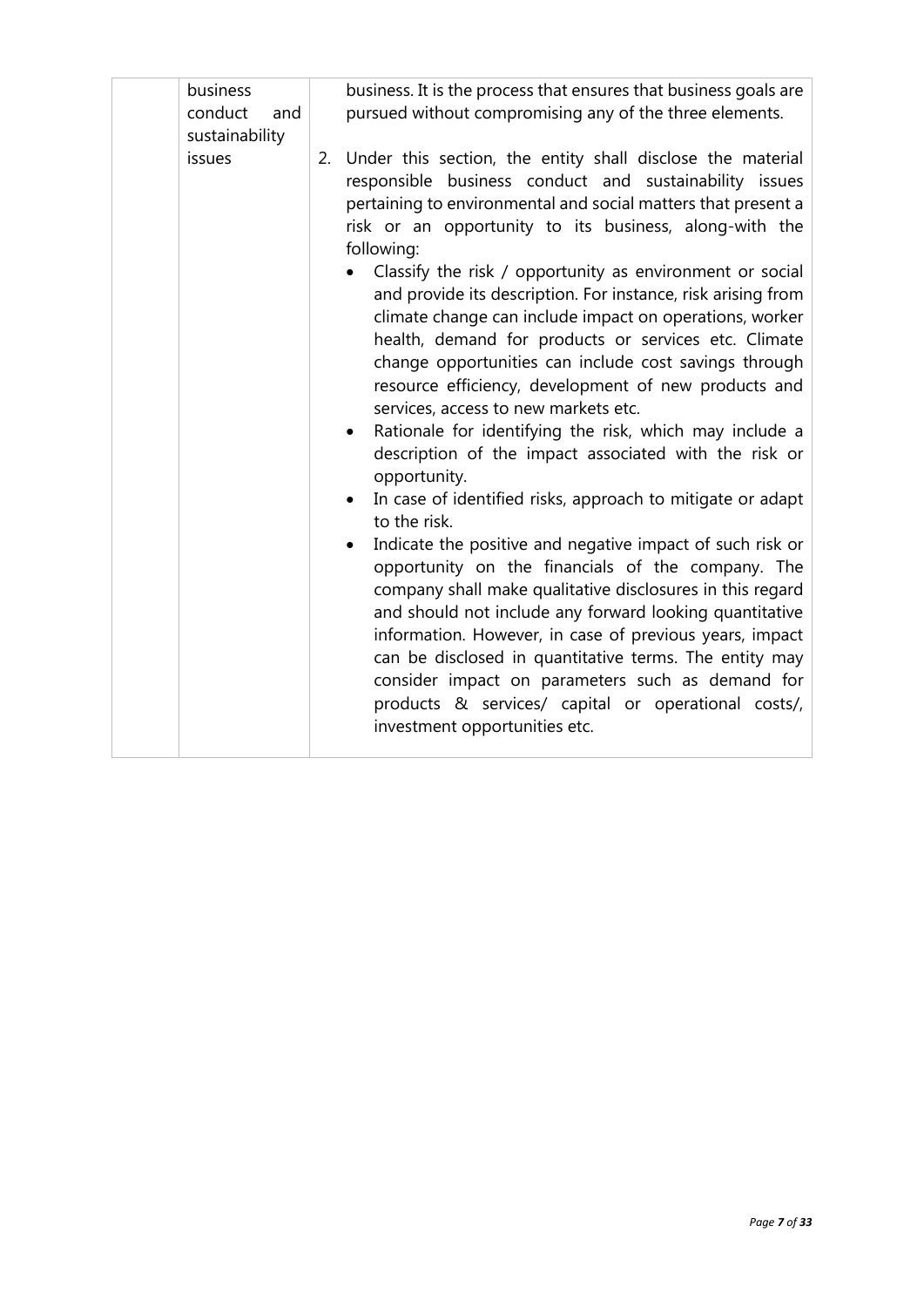### **III. SECTION B: MANAGEMENT AND PROCESS DISCLOSURES**

| Q. No. | <b>Field Name</b>                                                                           | <b>Instruction/Guidance</b>                                                                                                                                                                                                                                                                                                                                                                                                                                                                                                                                                                                                                                                                                                                                                  |
|--------|---------------------------------------------------------------------------------------------|------------------------------------------------------------------------------------------------------------------------------------------------------------------------------------------------------------------------------------------------------------------------------------------------------------------------------------------------------------------------------------------------------------------------------------------------------------------------------------------------------------------------------------------------------------------------------------------------------------------------------------------------------------------------------------------------------------------------------------------------------------------------------|
| 5, 6   | Specific<br>commitments,                                                                    | Under this field, the entity may disclose if it has<br>1.                                                                                                                                                                                                                                                                                                                                                                                                                                                                                                                                                                                                                                                                                                                    |
|        | goals and targets set by                                                                    | any specific commitment, goal or target against                                                                                                                                                                                                                                                                                                                                                                                                                                                                                                                                                                                                                                                                                                                              |
|        | the entity along-with                                                                       | any of the principles. Such disclosures may                                                                                                                                                                                                                                                                                                                                                                                                                                                                                                                                                                                                                                                                                                                                  |
|        | performance, if any                                                                         | include the following:<br>Baseline and context for goals and targets<br>Entities covered such as subsidiaries<br>associates / joint ventures / value chain<br>partners<br>Expected result or outcome, in quantitative or<br>qualitative terms<br>Expected timeline for achieving each goal and<br>target<br>Whether goals and targets are mandatory<br>(based on legislation) or voluntary. If they are<br>mandatory, the organization should list the<br>relevant legislation.                                                                                                                                                                                                                                                                                              |
|        |                                                                                             | The entity shall state the performance achieved<br>2.<br>against each goal or target. Any change in goals<br>with regard to timelines, partial achievement of a<br>goal or delay in achievement should also be<br>specifically indicated, and where possible, with<br>reasons.                                                                                                                                                                                                                                                                                                                                                                                                                                                                                               |
|        |                                                                                             | The entity need not strictly follow the tabular<br>3.<br>format for this disclosure. The issues for each<br>principle can be covered in a running format.                                                                                                                                                                                                                                                                                                                                                                                                                                                                                                                                                                                                                    |
| 7.     | Statement<br>director<br>by<br>responsible for the report<br>for to highlight ESG<br>issues | The listed entity shall include a statement from<br>1.<br>the director who is responsible for preparation of<br>the report, highlighting the relevance of<br>sustainability to the organization. Such statement<br>can include the following:<br>The overall vision and strategy of the<br>organization for the short-term, medium-<br>long-term, with respect<br>term, and<br>to<br>managing the significant environmental and<br>social impacts that the organization causes,<br>contributes to, or that are directly linked to its<br>activities, products or services<br>Strategic priorities and key topics for the short<br>medium-term<br>and<br>with<br>respect<br>to<br>sustainability<br>Broader trends influencing the sustainability<br>priorities of the entity |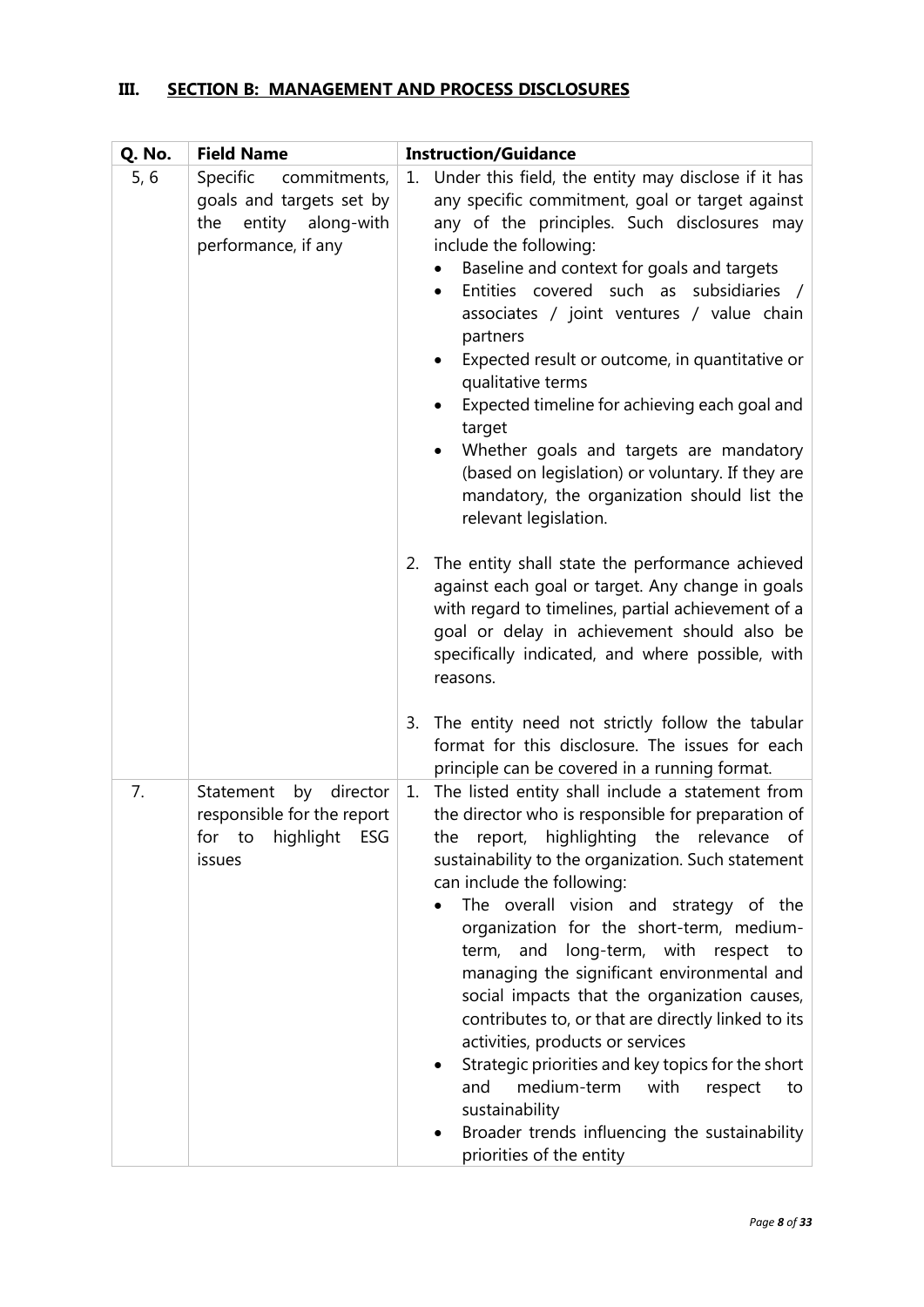|    |                                                                                                                                              | 2. | Key events, achievements, and failures during<br>the reporting period<br>Views on performance with respect to targets<br>Outlook on<br>organization's<br>the<br>main<br>challenges and targets<br>other<br>Any<br>items<br>the<br>pertaining<br>to<br>organization's strategic approach<br>The listed entity can place this disclosure at the<br>beginning of the report or under Section B. |
|----|----------------------------------------------------------------------------------------------------------------------------------------------|----|----------------------------------------------------------------------------------------------------------------------------------------------------------------------------------------------------------------------------------------------------------------------------------------------------------------------------------------------------------------------------------------------|
| 8. | Highest<br>authority<br>responsible<br>for<br>implementation<br>and<br>oversight of the Business<br>Responsibility policy (ies)              | 1. | For the policies disclosed at Question 1 of Section<br>B, the entity shall disclose the highest executive<br>authority in the organization who is responsible<br>for their implementation and highest authority<br>responsible for oversight. Such authority could be<br>a director of the board, committee of the board,<br>senior management personnel or a committee of<br>employees.     |
|    |                                                                                                                                              | 2. | In case a committee is the highest authority, then<br>the composition of the committee shall be<br>disclosed, including the following: name of<br>individuals, designation and in case of director,<br>DIN and category (Chair / ED / NED / ID).                                                                                                                                             |
|    |                                                                                                                                              | 3. | In case an individual is the highest authority, the<br>name, designation and in case of director, DIN<br>and category (Chair / ED / NED / ID) shall be<br>disclosed.                                                                                                                                                                                                                         |
|    |                                                                                                                                              |    | In case, different authorities are responsible for<br>the implementation of different policies, the same<br>may be indicated.                                                                                                                                                                                                                                                                |
| 9  | Does the entity have a<br>specified Committee of<br>Board/<br>the<br><b>Director</b><br>responsible for decision<br>making on sustainability | 1. | The entity shall indicate 'Yes' if it has a specified<br>Committee of the Board or a director of the Board<br>of the entity who is responsible for decision<br>making on sustainability related issues.                                                                                                                                                                                      |
|    | related issues? (Yes / No)                                                                                                                   | 2. | In case a Committee of the Board is responsible,<br>its composition shall be disclosed, including the<br>following: name of individual, designation and in<br>case of director, DIN and category (Chair / ED /<br>NED / ID). In case a director is responsible, DIN<br>and category (Chair / ED / NED / ID) shall be<br>disclosed.                                                           |
|    |                                                                                                                                              | 3. | In case the response to this question is the same<br>as that to question 8, the entity need not repeat<br>its response and can cross-refer to the same.                                                                                                                                                                                                                                      |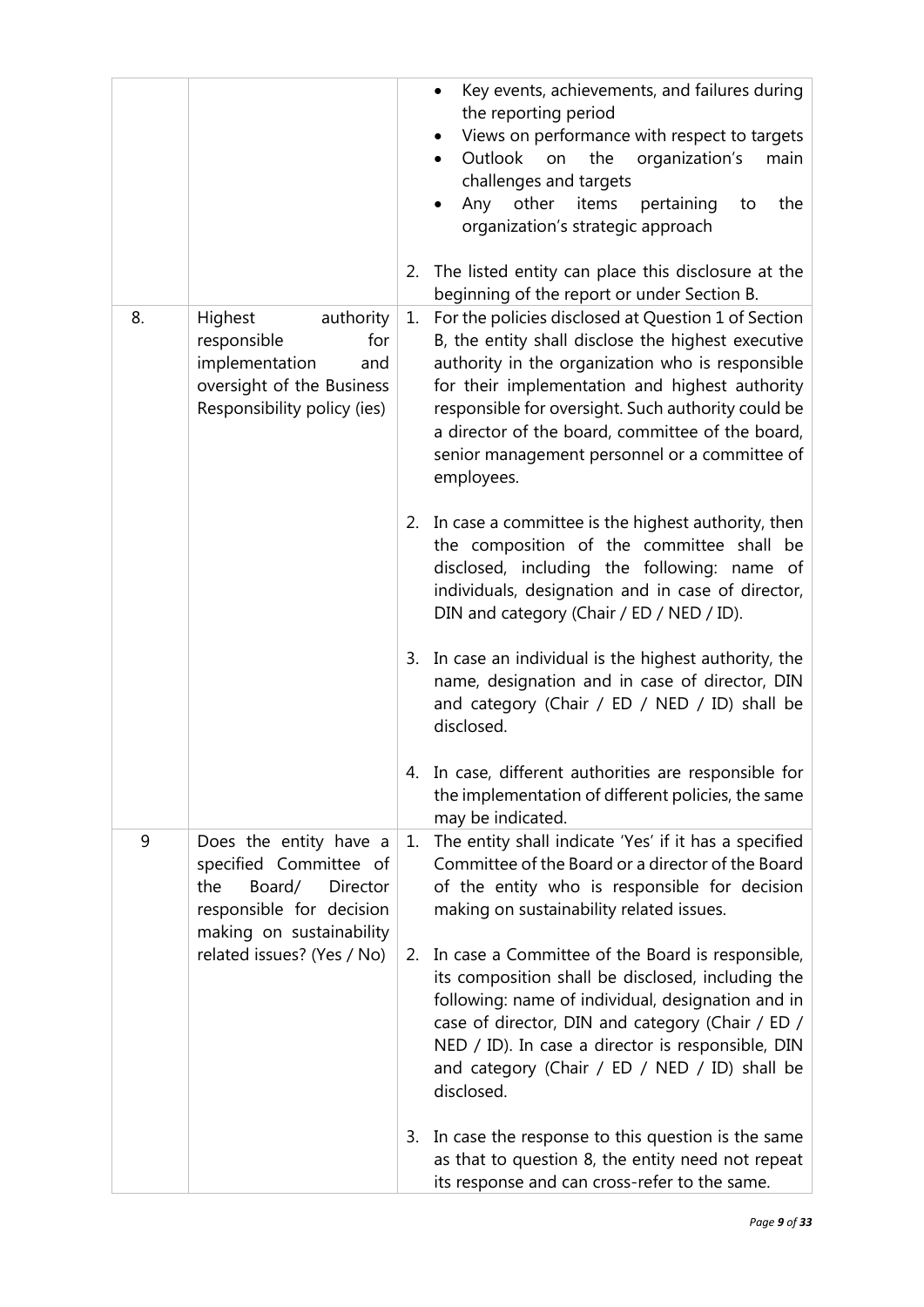### **IV. SECTION C: PRINCIPLE WISE PERFORMANCE DISCLOSURE**

 $\Box$ 

**PRINCIPLE 1 Businesses should conduct and govern themselves with integrity, and in a manner that is Ethical, Transparent and Accountable.**

|                |                                                                                                        | <b>Essential Indicators</b>                                                                                                                                                                                                                                                                                                                                                                                       |
|----------------|--------------------------------------------------------------------------------------------------------|-------------------------------------------------------------------------------------------------------------------------------------------------------------------------------------------------------------------------------------------------------------------------------------------------------------------------------------------------------------------------------------------------------------------|
| Q. No.         | <b>Field Name</b>                                                                                      | <b>Instruction/Guidance</b>                                                                                                                                                                                                                                                                                                                                                                                       |
| 2              | of fines<br>Details<br>/ penalties<br>/punishment/<br>award/<br>compounding fees/ settlement<br>amount | Under this field, the entity shall make<br>disclosures on the basis of materiality as<br>specified in Regulation 30 of SEBI (Listing<br>and<br>Disclosure Obligations)<br>Obligations<br>Regulations, 2015 and as disclosed on the<br>entity's website.                                                                                                                                                           |
| 4              | Details of anti-corruption or anti-<br>bribery policy                                                  | The disclosure on the anti-corruption or anti-<br>bribery policy may include the following:<br>Risk assessment procedures and internal<br>controls<br>Mechanism to deal with complaints on<br>$\bullet$<br>bribery / corruption<br>Coverage of trainings on anti-corruption<br>issues                                                                                                                             |
|                |                                                                                                        | <b>Leadership Indicators</b>                                                                                                                                                                                                                                                                                                                                                                                      |
| Q. No.         | <b>Field Name</b>                                                                                      | <b>Instruction/Guidance</b>                                                                                                                                                                                                                                                                                                                                                                                       |
| $\overline{2}$ | Processes to avoid/<br>manage<br>conflict of interests involving<br>members of the Board/KMPs          | 1. Conflict of interest refers to a situation<br>where an individual is confronted with<br>choosing between the requirements of his<br>or her function and his or her own private<br>interests.<br>The entity shall disclose whether there are<br>2.<br>processes to ensure that conflict of<br>interests involving members of the Board/<br>KMPs are avoided or managed along-with<br>details of such processes. |

ī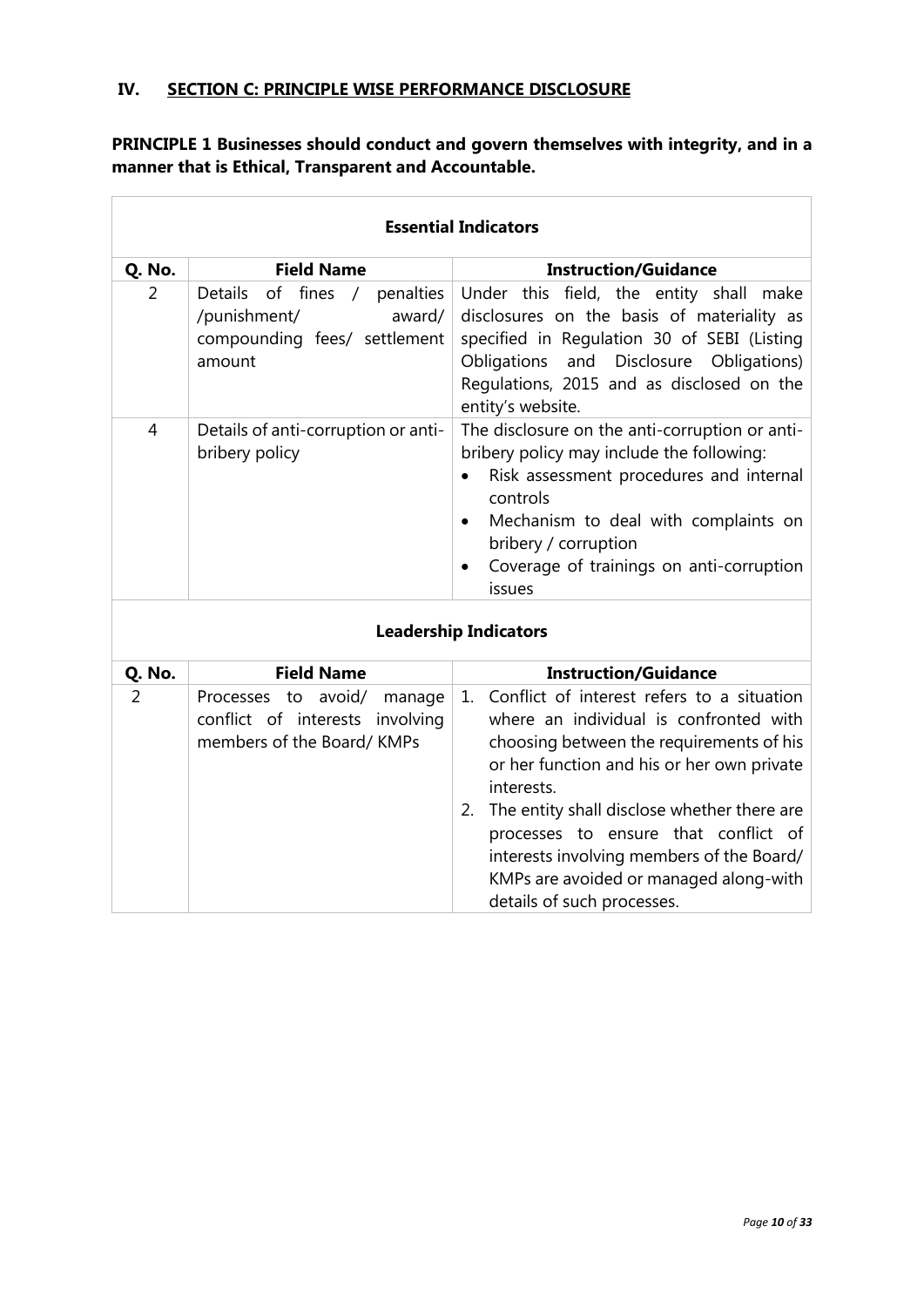#### **PRINCIPLE 2 Businesses should provide goods and services in a manner that is sustainable and safe**

 $\overline{a}$ 

|           | <b>Essential Indicators</b>                                                                                         |                                                                                                                                                                                                                                                                                                                                                                                                                                                                                                                                                                                                                                                                                                                                                            |  |  |
|-----------|---------------------------------------------------------------------------------------------------------------------|------------------------------------------------------------------------------------------------------------------------------------------------------------------------------------------------------------------------------------------------------------------------------------------------------------------------------------------------------------------------------------------------------------------------------------------------------------------------------------------------------------------------------------------------------------------------------------------------------------------------------------------------------------------------------------------------------------------------------------------------------------|--|--|
| Q.<br>No. | <b>Field Name</b>                                                                                                   | <b>Instruction/Guidance</b>                                                                                                                                                                                                                                                                                                                                                                                                                                                                                                                                                                                                                                                                                                                                |  |  |
| 2.        | Sustainable<br>sourcing                                                                                             | 1. "Sustainable Sourcing" essentially refers the integration of<br>social, ethical and environmental performance factors into<br>the process of selecting suppliers.                                                                                                                                                                                                                                                                                                                                                                                                                                                                                                                                                                                       |  |  |
|           |                                                                                                                     | Under this field, the entity shall indicate what proportion of<br>2.<br>its inputs (by quantity or value - please specify) are sourced<br>from suppliers who are either covered by the company's<br>sustainable sourcing programmes and/or are certified to be<br>compliant with social and environmental standards such as<br>SA 8000, ISO 14001, OHSAS 18001 or relevant labels like<br>Rainforest Alliance, Rugmark, RSPO etc.                                                                                                                                                                                                                                                                                                                          |  |  |
| 3.        | Processes in place<br>reclaim<br>to<br>for<br>products<br>reuse, recycle and<br>safe disposal of<br>products at the | Reclaiming refers to collecting products and their packaging<br>1.<br>materials at the end of their useful lives, for reusing, or<br>recycling or safe disposal. Reclaimed items can include<br>products and their packaging materials that are collected by<br>or on behalf of the organization, by a third-party contractor.                                                                                                                                                                                                                                                                                                                                                                                                                             |  |  |
|           | end of life                                                                                                         | 2.<br>Preparation for re-use means checking, cleaning, or<br>repairing operations, by which products or components of<br>products are prepared to be put to use for the same purpose<br>for which they were conceived.                                                                                                                                                                                                                                                                                                                                                                                                                                                                                                                                     |  |  |
|           |                                                                                                                     | Recycling refers to reprocessing of products or components<br>3.<br>of products, to make new materials.                                                                                                                                                                                                                                                                                                                                                                                                                                                                                                                                                                                                                                                    |  |  |
|           |                                                                                                                     | Disposal refers to any operation which is not recovery.<br>4.<br>Further, safe disposal excludes uncontrolled waste disposal<br>such as open burning and dumping.                                                                                                                                                                                                                                                                                                                                                                                                                                                                                                                                                                                          |  |  |
| 4.        | Extended<br>Producer<br>Responsibility<br>(EPR) plan                                                                | "Extended Producer Responsibility" means the responsibility of<br>a producer for the environmentally sound management of the<br>product until the end of its life. The Uniform Framework for<br>Extended Producers Responsibility issued by the Ministry of<br>Environment, Forest and Climate Change places responsibility<br>on producers, importers and brand owners to establish a system<br>for collecting back the plastic waste generated due to their<br>products and submit a plan for such collection with the relevant<br>Pollution<br>Control<br>Board(s)<br>(details<br>available<br>at<br>http://moef.gov.in/guideline-document-uniform-framework-<br>for-extended-producers-responsibility-under-plastic-waste-<br>management-rules-2016/). |  |  |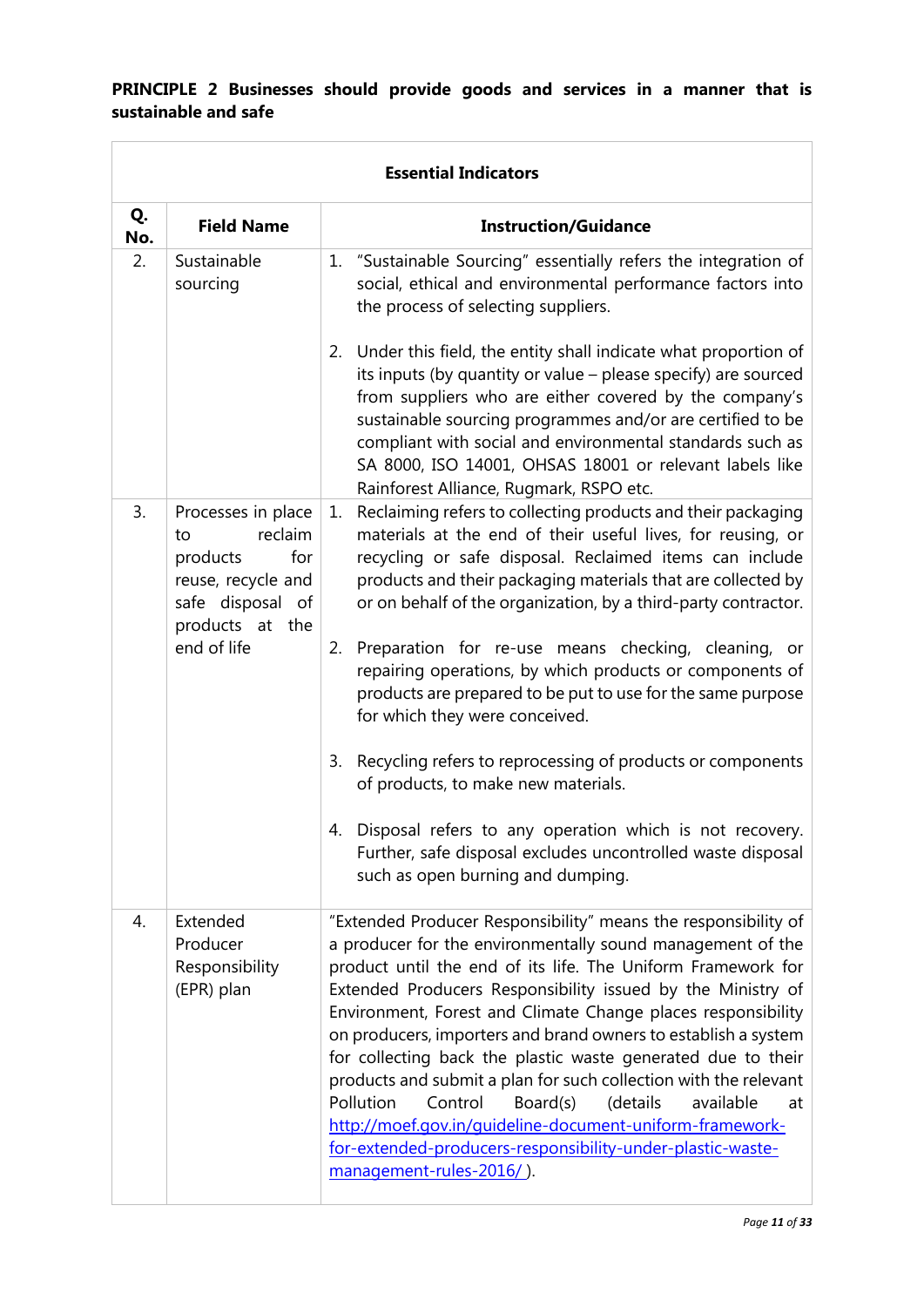|    | <b>Leadership Indicators</b>                                                                                                               |                                                                                                                                                                                                                                                                                                                                                                                                                                                                                                                                                                                                                                                              |  |  |  |
|----|--------------------------------------------------------------------------------------------------------------------------------------------|--------------------------------------------------------------------------------------------------------------------------------------------------------------------------------------------------------------------------------------------------------------------------------------------------------------------------------------------------------------------------------------------------------------------------------------------------------------------------------------------------------------------------------------------------------------------------------------------------------------------------------------------------------------|--|--|--|
| 1. | Life cycle<br>assessment                                                                                                                   | Product Life Cycle refers to all the stages of a product from<br>1.<br>extraction or acquisition of raw materials through<br>manufacturing<br>and<br>processing,<br>distribution<br>and<br>transportation, use and reuse, recycling and disposal.<br>In the case of services, it refers to all activities and processes<br>from the design to delivery.                                                                                                                                                                                                                                                                                                      |  |  |  |
|    |                                                                                                                                            | Life cycle assessment is an analytical procedure that involves<br>2.<br>assessment of the potential environment or social impacts<br>of a product or service, throughout its life cycle.                                                                                                                                                                                                                                                                                                                                                                                                                                                                     |  |  |  |
|    |                                                                                                                                            | Boundary of LCA refers to the scope for which the<br>3.<br>assessment was conducted. For example, in the case of<br>products, the boundary of LCA could be the following:<br>Cradle-to-grave is the full Life Cycle Assessment from<br>resource extraction ('cradle') to use phase and disposal<br>phase ('grave').<br>Cradle-to-cradle is a specific kind of cradle-to-grave<br>assessment, where the end-of-life disposal step for the<br>product is a recycling process.<br>Cradle-to-gate is an assessment of a partial product life<br>cycle from resource extraction (cradle) to the factory<br>gate (i.e., before it is transported to the consumer). |  |  |  |
| 4. | Recycled<br>or<br>reused<br>input<br>material<br>as<br>of<br>percentage<br>total<br>input<br>material                                      | For each category of input material, the percentage of re-used<br>and recycled input material may be calculated as ((total recycled<br>+ re-used input material used)*100) divided by (total input<br>material used to manufacture the entity's products or to provide<br>services).<br>The entity may use the total weight or the total volume of<br>materials, for calculating this field.                                                                                                                                                                                                                                                                 |  |  |  |
| 6. | Reclaimed<br>products and their<br>packaging<br>materials<br>(as<br>percentage<br>of<br>products sold) for<br>each<br>product<br>category. | The entity shall calculate the percentage of reclaimed products<br>and their packaging materials for each product category using<br>the following formula:<br>Percentage of reclaimed products and their packaging<br>materials = (Products and their packaging materials<br>reclaimed within the reporting period) / (Products sold within<br>the reporting period)                                                                                                                                                                                                                                                                                         |  |  |  |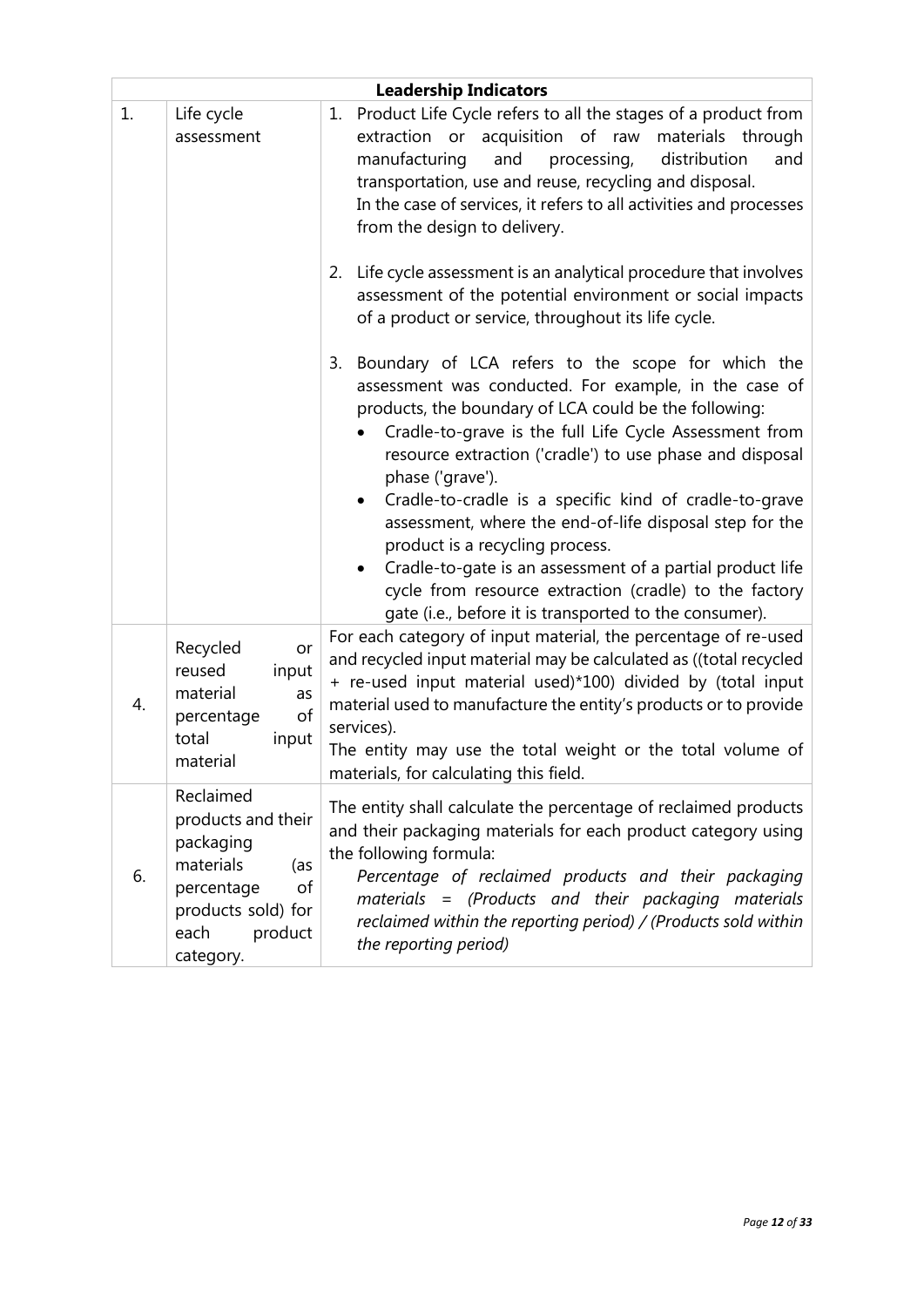### **PRINCIPLE 3 Businesses should respect and promote the well-being of all employees, including those in their value chains**

|        | <b>Essential Indicators</b>                                                                                             |                                                                                                                                                                                                                                                                                                                                                                                                                                                                                                                                                                                                                                                                                                                                                                                                                                                           |  |  |  |  |
|--------|-------------------------------------------------------------------------------------------------------------------------|-----------------------------------------------------------------------------------------------------------------------------------------------------------------------------------------------------------------------------------------------------------------------------------------------------------------------------------------------------------------------------------------------------------------------------------------------------------------------------------------------------------------------------------------------------------------------------------------------------------------------------------------------------------------------------------------------------------------------------------------------------------------------------------------------------------------------------------------------------------|--|--|--|--|
| Q. No. | <b>Field Name</b>                                                                                                       | <b>Instruction/Guidance</b>                                                                                                                                                                                                                                                                                                                                                                                                                                                                                                                                                                                                                                                                                                                                                                                                                               |  |  |  |  |
| 1      | Measures for well-being of<br>employees and workers                                                                     | In case the entity desires to disclose any benefits<br>other than those specified in this field, additional<br>columns may be added for such disclosures.                                                                                                                                                                                                                                                                                                                                                                                                                                                                                                                                                                                                                                                                                                 |  |  |  |  |
| 3      | Accessibility of workplaces                                                                                             | Accessibility refers to physical accessibility such<br>wheelchair ramps, braille signage<br>and<br>as<br>accessible restrooms, and digital accessibility,<br>information<br>communication<br>where<br>and<br>technology is accessible to all and/or compatible<br>with assistive technology devices.                                                                                                                                                                                                                                                                                                                                                                                                                                                                                                                                                      |  |  |  |  |
| 5      | Return to work and Retention<br>of<br>rates<br>permanent<br>employees / workers that took<br>parental leave             | Parental leave refers to maternity<br>1.<br>and<br>paternity leave.<br>The entity shall use the following formulas to<br>2.<br>calculate return to work rate, for each<br>category of employee (male / female /<br>others):<br>(Total number of employees that did return<br>to work after parental leave in the reporting<br>period * 100)/ (Total number of employees<br>due to return to work<br>after taking parental leave in the reporting<br>period) = Return to work rate<br>Retention rate determines who returned to<br>3.<br>work after parental leave ended and were still<br>employed 12 months later. It shall be<br>calculated using the following formula:<br>(Total number of employees retained 12<br>months after returning to work following a<br>period of parental leave * 100)/ (Total<br>number of employees<br>from<br>returning |  |  |  |  |
| 8      | Details of Training imparted<br>to the employees and workers<br>on health & safety measures<br>and on skill upgradation | parental leave in the prior reporting period)<br>Training on health and safety can include<br>1.<br>general training on health and safety as well<br>as training on specific work-related hazards,<br>hazardous activities, or hazardous situations.<br>It can also include training on mental health.<br>2. Training programs on skill upgradation can<br>include both internal training courses and<br>funding support for external training or                                                                                                                                                                                                                                                                                                                                                                                                         |  |  |  |  |
| 9      | Details of performance and<br>development review<br>career                                                              | education.<br>Regular performance and career development<br>review refers to review based on criteria known                                                                                                                                                                                                                                                                                                                                                                                                                                                                                                                                                                                                                                                                                                                                               |  |  |  |  |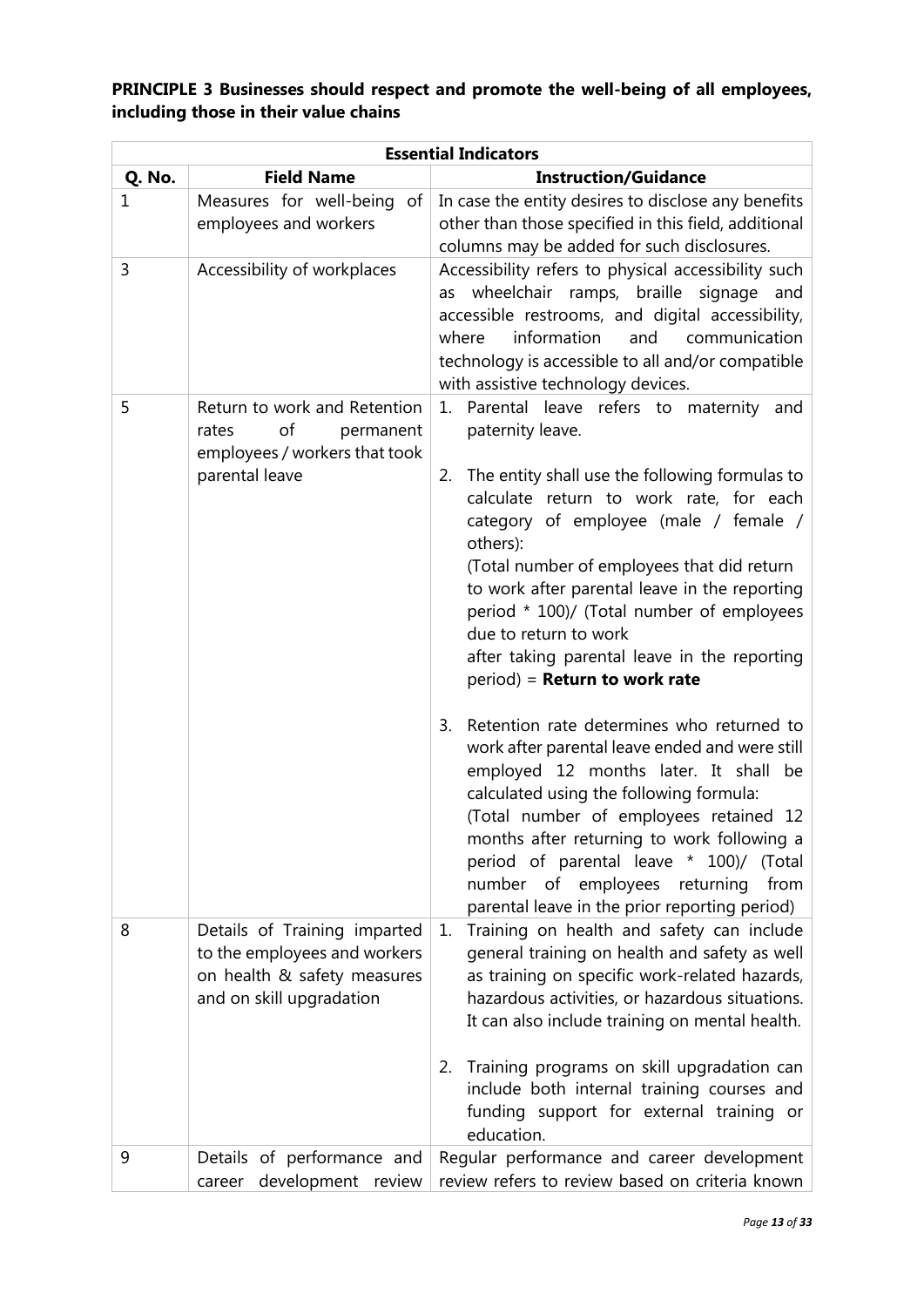|    | imparted to employees and<br>workers                   | to the employee / worker and his or her superior.<br>Such a review is undertaken with the knowledge<br>of the employee.                                                                                                                                                                                                                                                                                                                                                                                                                                                                                             |
|----|--------------------------------------------------------|---------------------------------------------------------------------------------------------------------------------------------------------------------------------------------------------------------------------------------------------------------------------------------------------------------------------------------------------------------------------------------------------------------------------------------------------------------------------------------------------------------------------------------------------------------------------------------------------------------------------|
| 10 | Health<br>safety<br>and<br>management system           | Occupational health and safety risk refers to<br>1.<br>the combination of the likelihood of<br>occurrence of a work-related hazardous<br>situation or exposure, and the severity of<br>injury or ill health that can be caused by the<br>situation or exposure. An occupational health<br>and safety system is a systematic approach to<br>manage such risks.<br>The listed entity shall disclose the processes<br>2.<br>used to identify work-related hazards and<br>assess risks on a routine and non-routine                                                                                                     |
|    |                                                        | basis. Work-related hazards refer to a source<br>or situation with the potential to cause injury<br>or ill health.                                                                                                                                                                                                                                                                                                                                                                                                                                                                                                  |
| 11 | <b>Details</b><br>related<br>of<br>safety<br>incidents | The listed entity shall calculate the Lost Time<br>1.<br>Injury Frequency Rate (LTIFR) as follows:<br>(No. of lost time injuries in FY x 1,000,000) /<br>(Total hours worked by all staff in same FY)                                                                                                                                                                                                                                                                                                                                                                                                               |
|    |                                                        | Lost time is an indicator of the loss of<br>2.<br>productivity for an organization as a result of<br>a work-related injury or ill-health. Work<br>related injury and ill-health arise from<br>exposure to hazards at work and are directly<br>related to performance of work-related tasks.                                                                                                                                                                                                                                                                                                                         |
|    |                                                        | 3. Recordable work-related injury or ill-health<br>results in any of the following: death, days<br>away from work, restricted work or transfer to<br>another job, medical treatment beyond first<br>aid, or loss of consciousness.<br>Under this disclosure, the listed entity shall<br>disclose the total number of employees /<br>workers affected by work-related injuries or<br>ill-health, across all incidents during the<br>reporting period and the prior year. In case<br>the same employee or worker is injured<br>multiple times, say thrice, in separate<br>incidents, the same shall be reported as 3. |
|    |                                                        | The entity shall report the report the number<br>4.<br>of fatalities of employees / workers during<br>the reporting period and the prior year, as a<br>result of work-related injury.                                                                                                                                                                                                                                                                                                                                                                                                                               |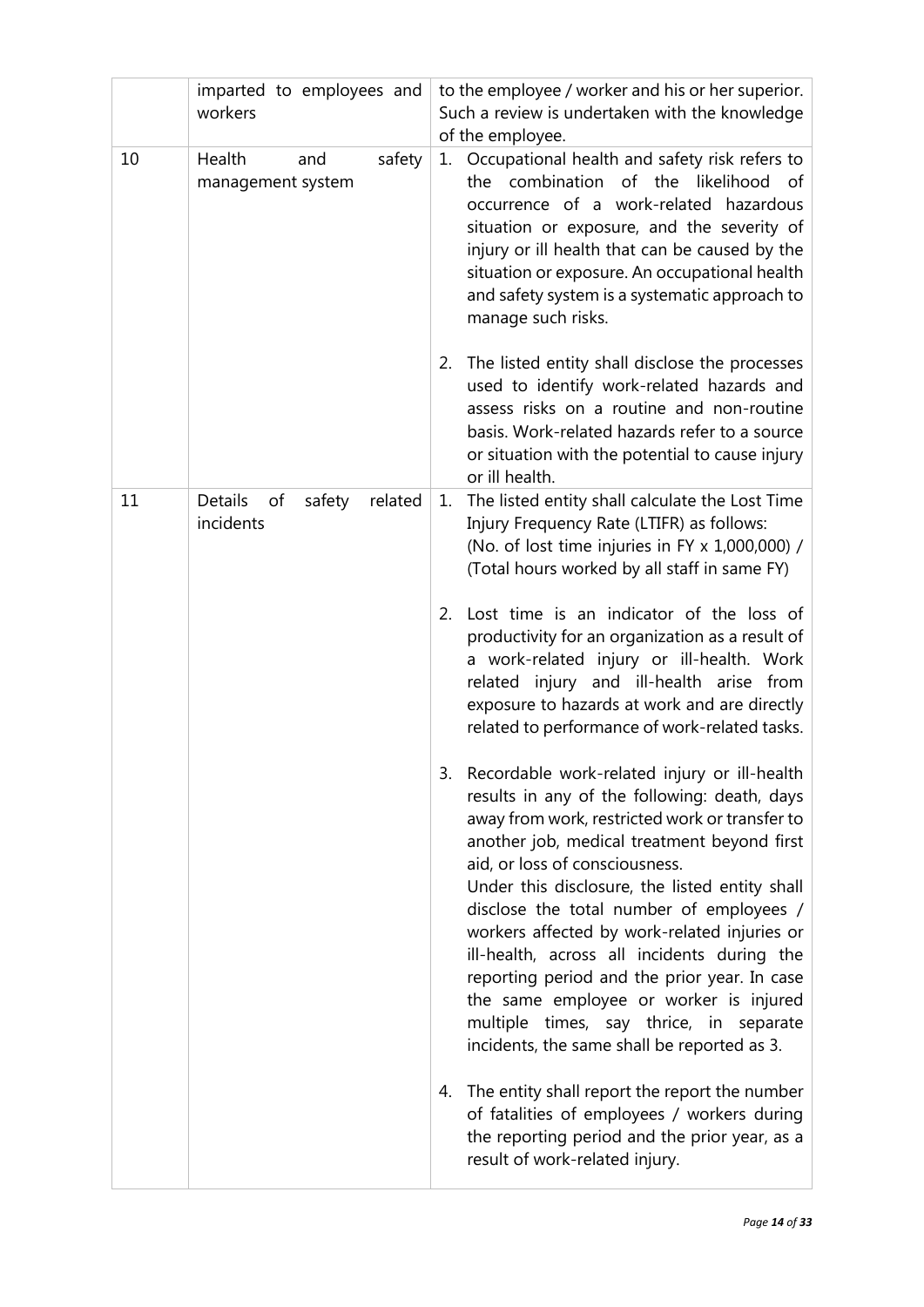| <b>Field Name</b>                                                          | <b>Instruction/Guidance</b>                                                                                                                                                                                                                                                                                                                                            |
|----------------------------------------------------------------------------|------------------------------------------------------------------------------------------------------------------------------------------------------------------------------------------------------------------------------------------------------------------------------------------------------------------------------------------------------------------------|
|                                                                            | <b>Leadership Indicators</b>                                                                                                                                                                                                                                                                                                                                           |
| Measures taken by the entity<br>to ensure a safe and healthy<br>work place | Under this disclosure, the entity shall report<br>1.<br>the measures taken to prevent or mitigate<br>significant negative health and safety<br>impacts that are directly linked to its<br>operations, products or services. Also<br>indicate whether these measures are taken<br>for a specific set of activities, employees /<br>workers or facilities of the entity. |
|                                                                            | High consequence work-related injury or ill-<br>5.<br>health results in an injury from which the<br>employee / worker cannot or is not expected<br>to recover fully to the previous health status.<br>This disclosure excludes fatalities.                                                                                                                             |
|                                                                            |                                                                                                                                                                                                                                                                                                                                                                        |

| 3 | Rehabilitation and suitable<br>employment of employees /<br>workers | 1. Of the employees / workers having suffered<br>high consequence injuries / ill-health, the<br>listed entity shall disclose the number of<br>employees/ workers rehabilitated or placed<br>in suitable employment during the reporting<br>period. This disclosure can also include family<br>members of the affected employees /<br>workers, who have been placed in suitable<br>employment. |
|---|---------------------------------------------------------------------|-----------------------------------------------------------------------------------------------------------------------------------------------------------------------------------------------------------------------------------------------------------------------------------------------------------------------------------------------------------------------------------------------|
|   |                                                                     | 2. 'Rehabilitation' refers to a process aimed at<br>enabling persons with disabilities to attain<br>and maintain optimal, physical, sensory,<br>intellectual, psychological environmental or<br>social function levels.                                                                                                                                                                       |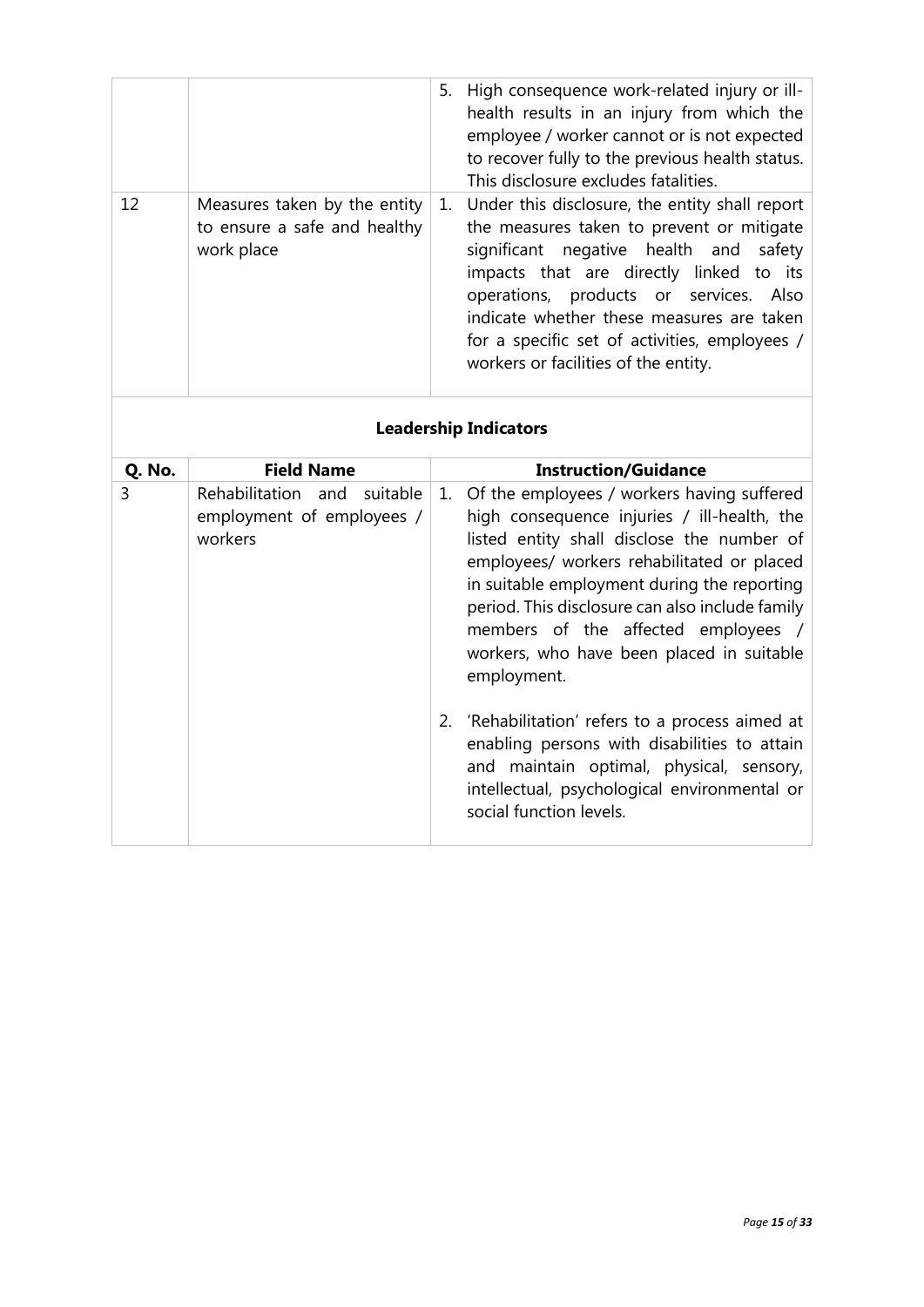# **PRINCIPLE 4: Businesses should respect the interests of and be responsive to all its stakeholders**

| <b>Essential Indicators</b> |                                                   |                                                                                                                                                                                                                                                                                                                                                                                                                                                                                                          |
|-----------------------------|---------------------------------------------------|----------------------------------------------------------------------------------------------------------------------------------------------------------------------------------------------------------------------------------------------------------------------------------------------------------------------------------------------------------------------------------------------------------------------------------------------------------------------------------------------------------|
| Q. No.                      | <b>Field Name</b>                                 | <b>Instruction/Guidance</b>                                                                                                                                                                                                                                                                                                                                                                                                                                                                              |
| 1                           | Process for identification of<br>key stakeholders | Under this field, the entity shall disclose the basis<br>for determining stakeholders and determining<br>the groups with whom to engage or not to<br>engage.                                                                                                                                                                                                                                                                                                                                             |
| $\overline{2}$              | Key stakeholder groups                            | 1. The listed entity shall specify the channels of<br>through which stakeholders can access<br>relevant<br>information and if applicable,<br>whether such information is available in<br>regional / local languages.                                                                                                                                                                                                                                                                                     |
|                             |                                                   | 2. Vulnerable and Marginalized Groups refers<br>to group of individuals who are unable to<br>realize their rights or enjoy opportunities due<br>to adverse physical, mental, social, economic,<br>cultural, political, geographic or health<br>circumstances. These groups in India can be<br>identified on the basis, inter alia, of the<br>following:<br>Gender and transgender (women, girls et<br>al.)                                                                                               |
|                             |                                                   | Age (children, elderly et al.)<br>Descent/identity/ethnicity<br>(caste,<br>$\bullet$<br>religion, scheduled castes, scheduled<br>tribes, et al.)<br>Occupation (displaced, landless small /<br>$\bullet$<br>marginal farmers, migrant workers, et al.)<br>Persons with disability<br>Political or religious beliefs<br>(Reference: National Guidelines for Responsible<br>Business Conduct, available at the following link:<br>https://www.mca.gov.in/Ministry/pdf/NationalG<br>uildeline_15032019.pdf) |

| <b>Leadership Indicators</b> |
|------------------------------|

| Q. No. | <b>Field Name</b> |             | <b>Instruction/Guidance</b>                                                  |
|--------|-------------------|-------------|------------------------------------------------------------------------------|
| 2      | Using             | stakeholder | The entity can indicate if stakeholder                                       |
|        |                   |             | consultation to support the engagement is used to support the identification |
|        | identification    | and         | and management of environmental, and social                                  |
|        | management        | οf          | topics. If so, the entity can disclose the key                               |
|        | environmental,    | and         | social concerns that have been raised through                                |
|        | topics.           |             | stakeholder engagement and<br>how<br>the                                     |
|        |                   |             | organization has responded to this concern,                                  |
|        |                   |             | including through changes or modifications in its                            |
|        |                   |             | policies or in its activities.                                               |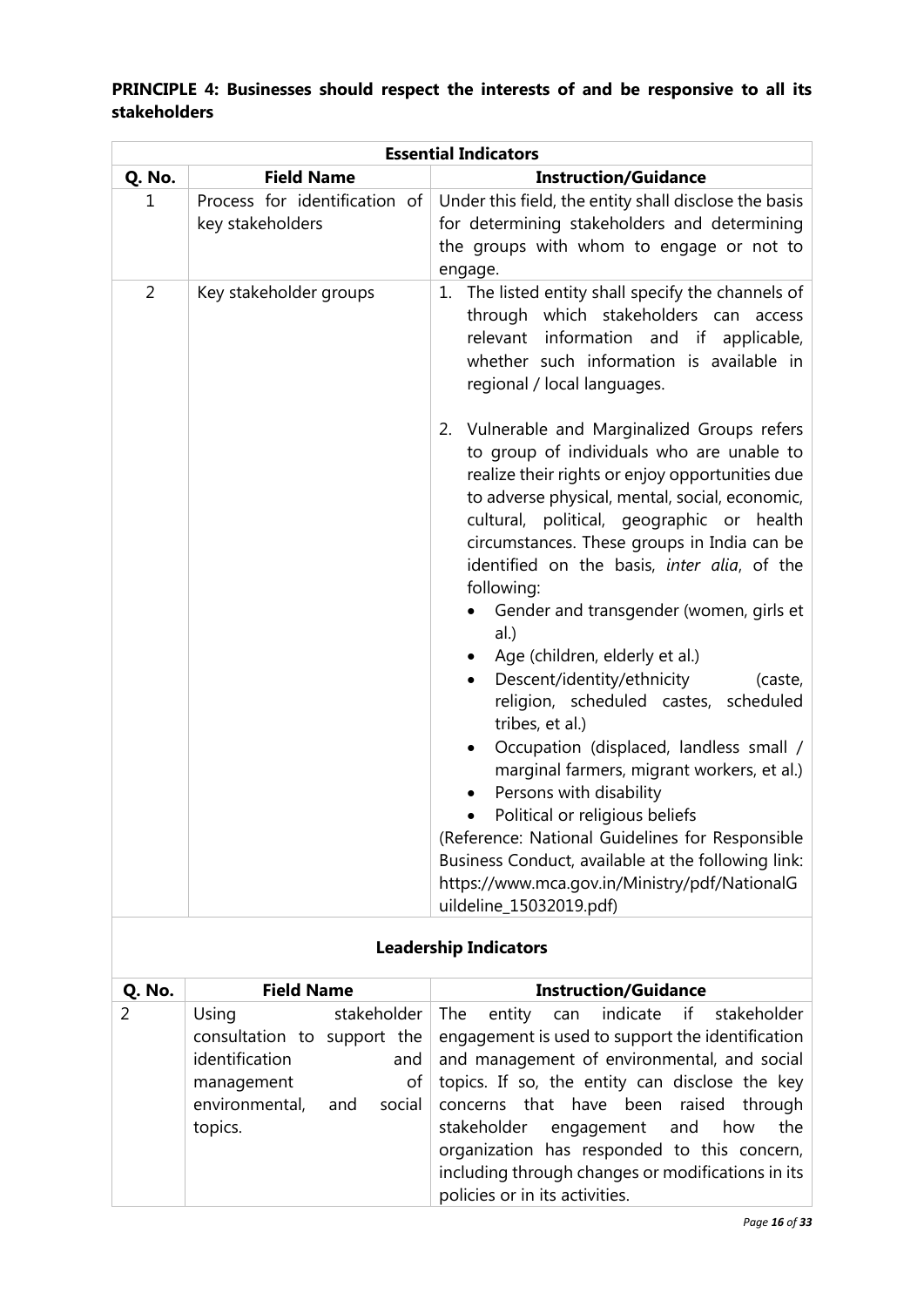|                                                                        | For each concern, the entity should mention the<br>stakeholder group that raised the concern.                                                                                                                                                                                                                                       |
|------------------------------------------------------------------------|-------------------------------------------------------------------------------------------------------------------------------------------------------------------------------------------------------------------------------------------------------------------------------------------------------------------------------------|
| taken to address the concerns<br>of vulnerable/marginalized<br>groups. | Details of instances of The entity can disclose the key concerns that<br>engagement with and actions   have been raised through engagement with<br>vulnerable/marginalized groups and how the<br>organization has responded to this concern,<br>including through changes or modifications in its<br>policies or in its activities. |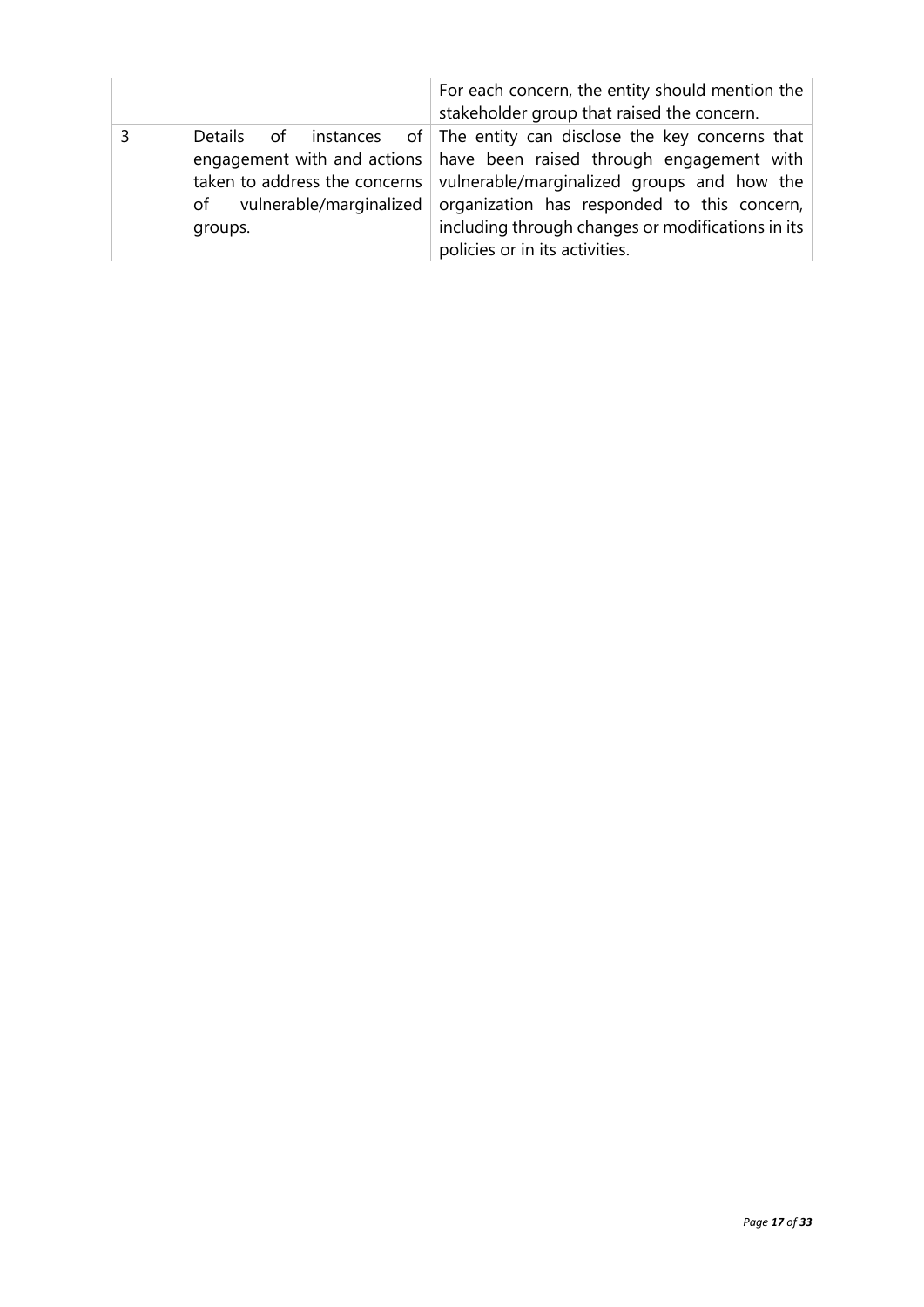|        | <b>Essential Indicators</b>                                                            |                                                                                                                                                                                                                                                                                                                                                                                                                                                                                                                                                                                                                                                                                                                                                                                                                                                                                                                                                                                                                                                                                                                                                                                                                                                                                                                                                                                 |  |
|--------|----------------------------------------------------------------------------------------|---------------------------------------------------------------------------------------------------------------------------------------------------------------------------------------------------------------------------------------------------------------------------------------------------------------------------------------------------------------------------------------------------------------------------------------------------------------------------------------------------------------------------------------------------------------------------------------------------------------------------------------------------------------------------------------------------------------------------------------------------------------------------------------------------------------------------------------------------------------------------------------------------------------------------------------------------------------------------------------------------------------------------------------------------------------------------------------------------------------------------------------------------------------------------------------------------------------------------------------------------------------------------------------------------------------------------------------------------------------------------------|--|
| Q. No. | <b>Field Name</b>                                                                      | <b>Instruction/Guidance</b>                                                                                                                                                                                                                                                                                                                                                                                                                                                                                                                                                                                                                                                                                                                                                                                                                                                                                                                                                                                                                                                                                                                                                                                                                                                                                                                                                     |  |
| 1      | Training<br>rights<br>human<br>on<br>issues and policies                               | Training programs on human rights issues and<br>policies for employees and workers could include<br>aspects of human rights that are relevant to<br>operations, including the applicability of the<br>human rights policies or procedures to the work<br>done by employees / workers.                                                                                                                                                                                                                                                                                                                                                                                                                                                                                                                                                                                                                                                                                                                                                                                                                                                                                                                                                                                                                                                                                           |  |
| 3      | Details<br>of<br>remuneration/<br>(including<br>salary/<br>wages<br>differently abled) | <b>Remuneration:</b> As per Sec. 2(78) of<br>1.<br>Companies Act 2013, Remuneration means<br>any money or its equivalent given or passed<br>to any person for services rendered by him<br>and includes perquisites as defined under the<br>Income-Tax Act, 1961 (43 of 1961).<br>Reference:<br>http://ebook.mca.gov.in/default.aspx<br>2. <b>Salary:</b> As per the Income Tax Act, 1961,<br>salary includes:<br>i.<br>wages<br>ii.<br>any annuity or pension<br>iii.<br>any gratuity<br>any fees, commissions, perquisites or<br>iv.<br>profits in lieu of or in addition to any<br>salary or wages<br>any advance of salary<br>V.<br>the annual accretion to the balance at the<br>vi.<br>credit of an employee participating in a<br>recognised provident fund, to the extent<br>to which it is chargeable to tax under Rule<br>6 of Part `A' of the Fourth Schedule; and<br>the aggregate of all sums that are<br>vii.<br>comprised in the transferred balance as<br>referred to in sub-rule (2) of Rule 11 of<br>Part A of the Fourth Schedule of an<br>employee participating in a recognised<br>provident fund, to the extent to which it<br>is chargeable to tax under sub-rule (4)<br>thereof<br>Ref-<br>https://www.incometaxindia.gov.in/Acts/<br>Income-<br>tax%20Act,%201961/1968/10212000000<br>2035669.htm<br><b>Wages:</b> As per Sec 2(y) of the Code on<br>3. |  |
|        |                                                                                        | Wages, 2019, Wages means all remuneration                                                                                                                                                                                                                                                                                                                                                                                                                                                                                                                                                                                                                                                                                                                                                                                                                                                                                                                                                                                                                                                                                                                                                                                                                                                                                                                                       |  |

# **PRINCIPLE 5 Businesses should respect and promote human rights**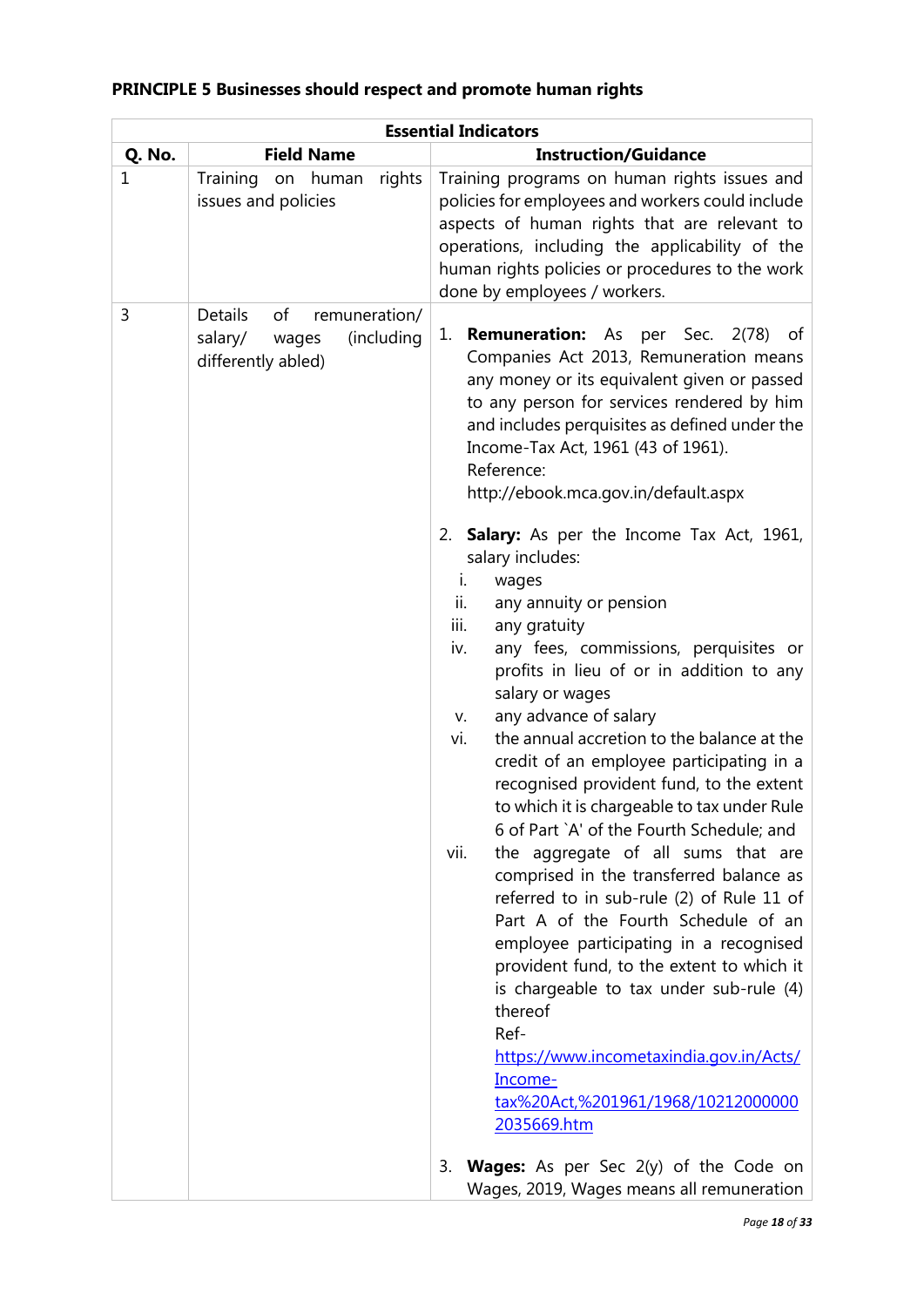whether by way of salaries, allowances or otherwise, expressed in terms of money or capable of being so expressed which would, if the terms of employment, express or implied, were fulfilled, be payable to a person employed in respect of his employment or of work done in such employment, and includes:

- i. basic pay
- ii. dearness allowance
- iii. retaining allowance, if any,

but does not include

- a. any bonus payable under any law for the time being in force, which does not form part of the remuneration payable under the terms of employment
- b. the value of any house-accommodation, or of the supply of light, water, medical attendance or other amenity or of any service excluded from the computation of wages by a general or special order of the appropriate Government
- c. any contribution paid by the employer to any pension or provident fund, and the interest which may have accrued thereon
- d. any conveyance allowance or the value of any travelling concession
- e. any sum paid to the employed person to defray special expenses entailed on him by the nature of his employment
- f. house rent allowance
- g. remuneration payable under any award or settlement between the parties or order of a court or Tribunal
- h. any overtime allowances
- i. any commission payable to the employee
- j. any gratuity payable on the termination of employment
- k. any retrenchment compensation or other retirement benefit payable to the employee or any ex gratia payment made to him on the termination of employment

Provided that, for calculating the wages under this clause, if payments made by the employer to the employee under clauses (a) to (i) exceeds one-half, or such other per cent. as may be notified by the Central Government, of the all remuneration calculated under this clause, the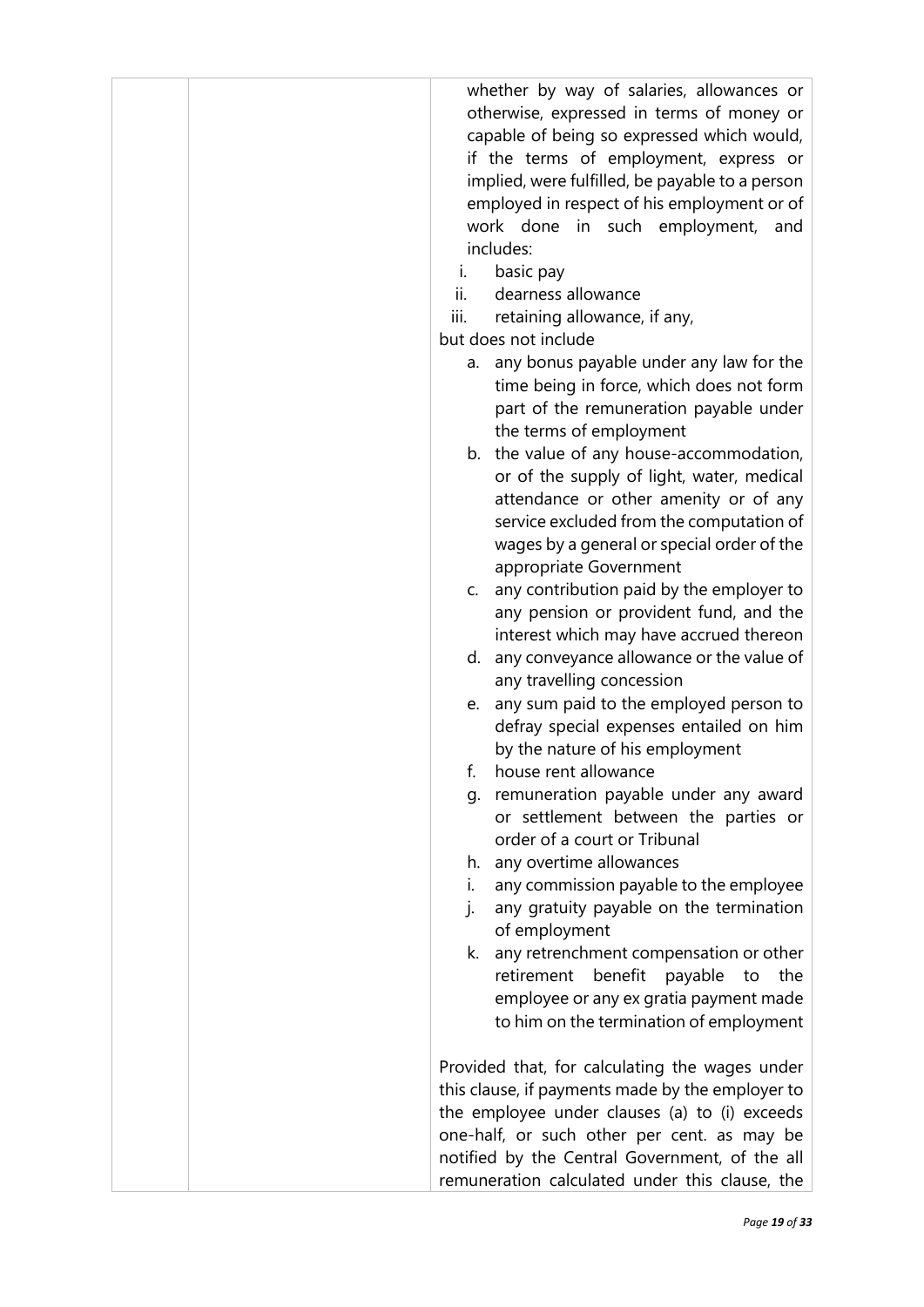|   |                                                                                                                                                                                                                                                             | amount which exceeds such one-half, or the per<br>notified, shall<br>be<br>deemed<br>SO<br>as<br>cent.<br>remuneration and shall be accordingly added in<br>wages under this clause<br>Provided further that for the purpose of equal<br>wages to all genders and for the purpose of<br>payment of wages, the emoluments specified in<br>clauses (d), (f), (g) and (h) shall be taken for<br>computation of wage.<br>Explanation: Where an employee is given in lieu<br>of the whole or part of the wages payable to him,<br>any remuneration in kind by his employer, the<br>value of such remuneration in kind which does<br>not exceed fifteen per cent. of the total wages<br>payable to him, shall be deemed to form part of<br>the wages of such employee<br>Ref-<br>https://labour.gov.in/sites/default/files/THE%20<br>CODE%20ON%20WAGES%2C%202019%20No.<br>%2029%20of%202019.pdf |
|---|-------------------------------------------------------------------------------------------------------------------------------------------------------------------------------------------------------------------------------------------------------------|-------------------------------------------------------------------------------------------------------------------------------------------------------------------------------------------------------------------------------------------------------------------------------------------------------------------------------------------------------------------------------------------------------------------------------------------------------------------------------------------------------------------------------------------------------------------------------------------------------------------------------------------------------------------------------------------------------------------------------------------------------------------------------------------------------------------------------------------------------------------------------------------|
| 6 | <b>Disclosure</b><br>of<br>complaints<br>made by<br>employees and<br>workers<br>on<br>sexual<br>harassment, discrimination at<br>workplace,<br>Child<br>Labour,<br>Forced<br>Labour/Involuntary<br>Labour, Wages<br>or other<br>human rights related issues | 'Sexual Harassment' includes any one or<br>1.<br>more of the following unwelcome acts or<br>(whether<br>behaviour<br>directly<br>by<br>or<br>implication) namely:<br>physical contact and advances<br>i.<br>ii.<br>a demand or request for sexual favours<br>iii.<br>making sexually coloured remarks<br>showing pornography<br>iv.<br>any other unwelcome physical, verbal or<br>v.<br>non-verbal conduct of sexual nature<br>2. 'Discrimination' refers to unjust or prejudicial<br>treatment of people, especially on the<br>grounds of, but not limited to, caste, creed,<br>sex, race, ethnicity, age, colour, religion,<br>disability, socio-economic status or sexual<br>orientation.                                                                                                                                                                                              |
|   |                                                                                                                                                                                                                                                             | 3. As per Sec 2(ii) of the Child Labour<br>(Prohibition & Regulation) Act, 1986 (as<br>amended), 'Child' means a person who has<br>not completed is 14th year of age. It<br>prohibits the employment of adolescents in<br>the age group of 14 to 18 years in hazardous<br>occupations and processes and regulates<br>their working conditions where they are not<br>prohibited.<br>Ref-<br>https://labour.gov.in/sites/default/files/act 3<br>.pdf<br>and                                                                                                                                                                                                                                                                                                                                                                                                                                 |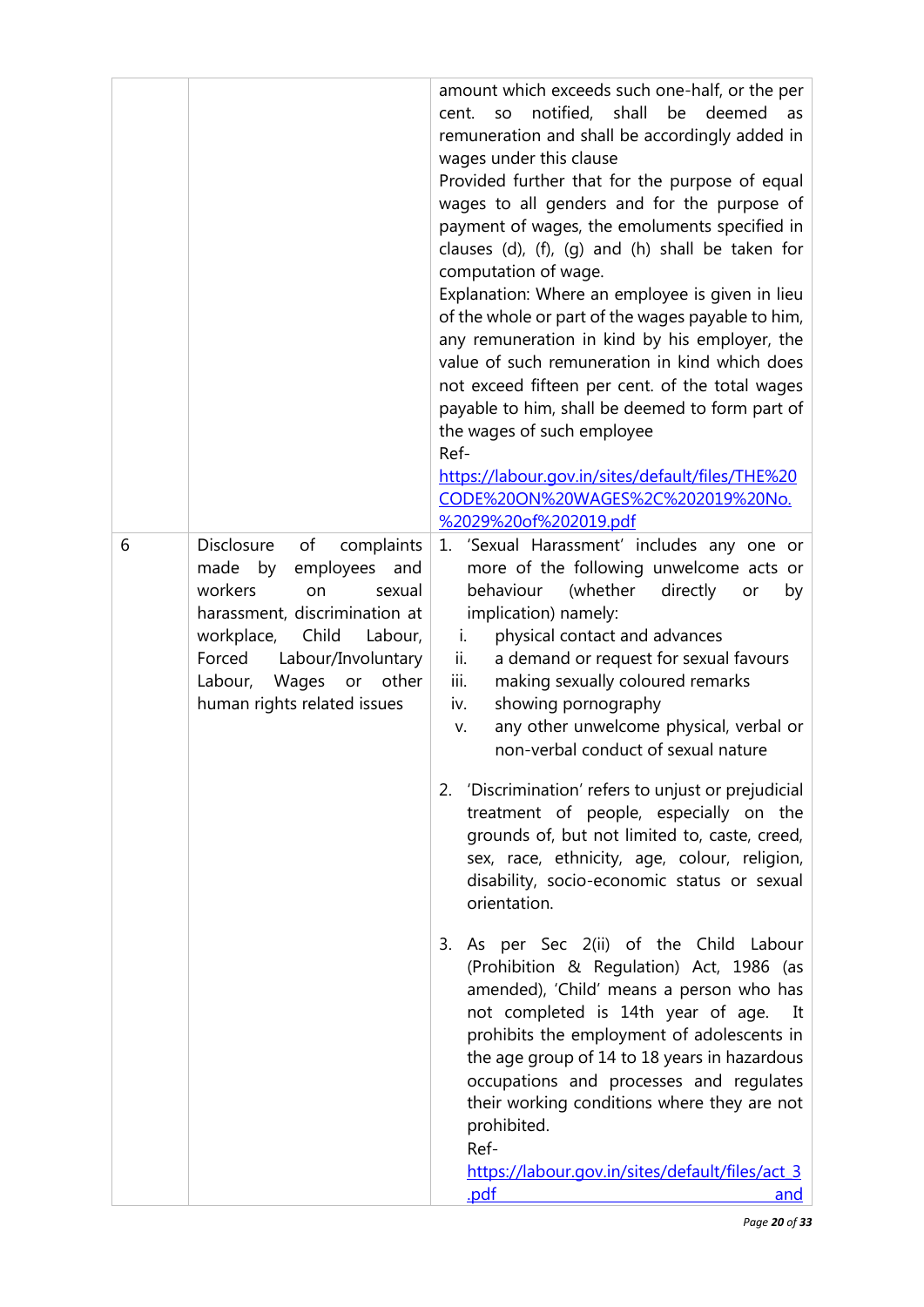|  |  | https://labour.gov.in/whatsnew/child-<br>labour-prohibition-and-requlation-<br>amendment-act-2016<br>4. 'Forced Labour' or 'Involuntary Labour' refers<br>to all work or service that is extracted under<br>the menace of penalty. It also includes terms<br>such as, bonded labour and modern slavery.<br>It also includes any labour for which the<br>worker receives less than the government-<br>stipulated minimum wage. |
|--|--|-------------------------------------------------------------------------------------------------------------------------------------------------------------------------------------------------------------------------------------------------------------------------------------------------------------------------------------------------------------------------------------------------------------------------------|
|--|--|-------------------------------------------------------------------------------------------------------------------------------------------------------------------------------------------------------------------------------------------------------------------------------------------------------------------------------------------------------------------------------------------------------------------------------|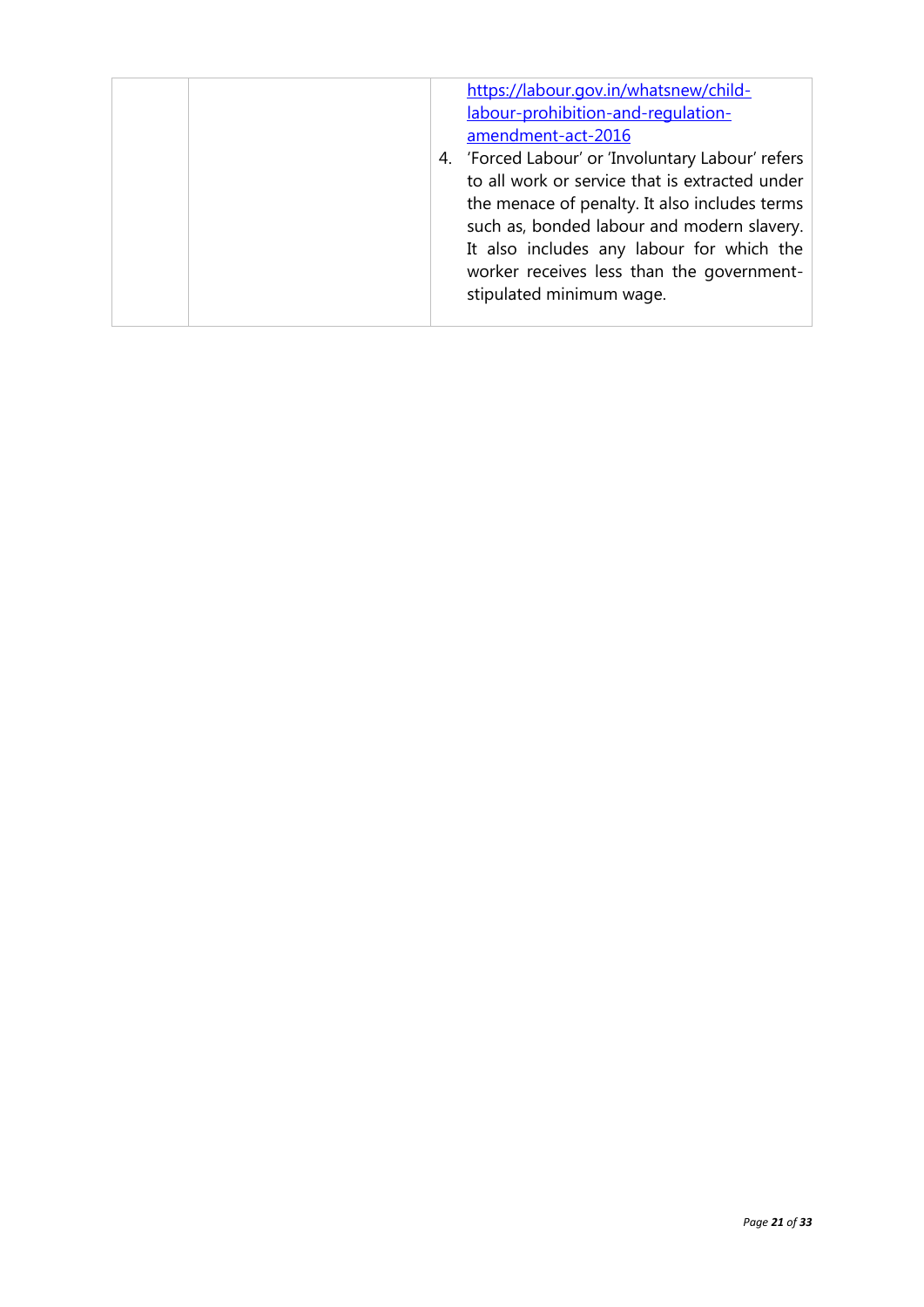# **PRINCIPLE 6 Businesses should respect and make efforts to protect and restore the environment**

| <b>Essential Indicators</b> |                                                                   |                                                                                                                                                                                                                                                                                                                                                                                                                                                                                                                                             |
|-----------------------------|-------------------------------------------------------------------|---------------------------------------------------------------------------------------------------------------------------------------------------------------------------------------------------------------------------------------------------------------------------------------------------------------------------------------------------------------------------------------------------------------------------------------------------------------------------------------------------------------------------------------------|
| Q. No.                      | <b>Field Name</b>                                                 | <b>Instruction/Guidance</b>                                                                                                                                                                                                                                                                                                                                                                                                                                                                                                                 |
| 1.                          | Details of total energy<br>consumption<br>and<br>energy intensity | The entity shall report the total electricity consumed,<br>1.<br>fuel consumed and energy consumed from other<br>sources during the reporting period, as applicable.<br>Entities may also specify the other sources, in case<br>the same are significant.                                                                                                                                                                                                                                                                                   |
|                             |                                                                   | Energy can be purchased from sources external to<br>2.<br>the organization or produced by the organization<br>itself (self-generated). If the organization generates<br>electricity from a non-renewable or renewable fuel<br>source and then consumes the generated electricity,<br>the energy consumption shall be counted only once.                                                                                                                                                                                                     |
|                             |                                                                   | The above data shall be reported in terms of Joules<br>3.<br>or multiples such as Giga Joules. Entities should<br>consistently apply conversion factors, for converting<br>fuel consumption into Joules, for the data disclosed.<br>In case, different standards and methodologies are<br>used, the same should be disclosed. Entities should<br>also disclose any contextual information necessary<br>to understand how the data has been compiled, such<br>as any standards, methodologies, assumptions<br>and/or calculation tools used. |
|                             |                                                                   | Energy intensity per rupee of turnover shall be<br>4.<br>calculated as the total energy consumed divided by<br>the total turnover in rupees.                                                                                                                                                                                                                                                                                                                                                                                                |
|                             |                                                                   | 5. Apart from turnover, entities may on a voluntary<br>basis, provide energy intensity ratio, based on other<br>metrics, such as:<br>units of product;<br>production volume (such as metric tons,<br>$\bullet$<br>litres, or MWh);<br>size (such as m2 floor space);<br>$\bullet$<br>number of full-time employees<br>٠                                                                                                                                                                                                                     |
| 2.                          | PAT scheme of the<br>Government of India                          | Perform Achieve and Trade (PAT) scheme ("Scheme")<br>has been launched by Bureau of Energy Efficiency under<br>the National Mission for Enhanced Energy Efficiency<br>(NMEEE) [details available at the following<br>link:<br>Under<br>https://beeindia.gov.in/content/pat-3].<br>the<br>Scheme, certain sites / facilities are identified<br>as                                                                                                                                                                                            |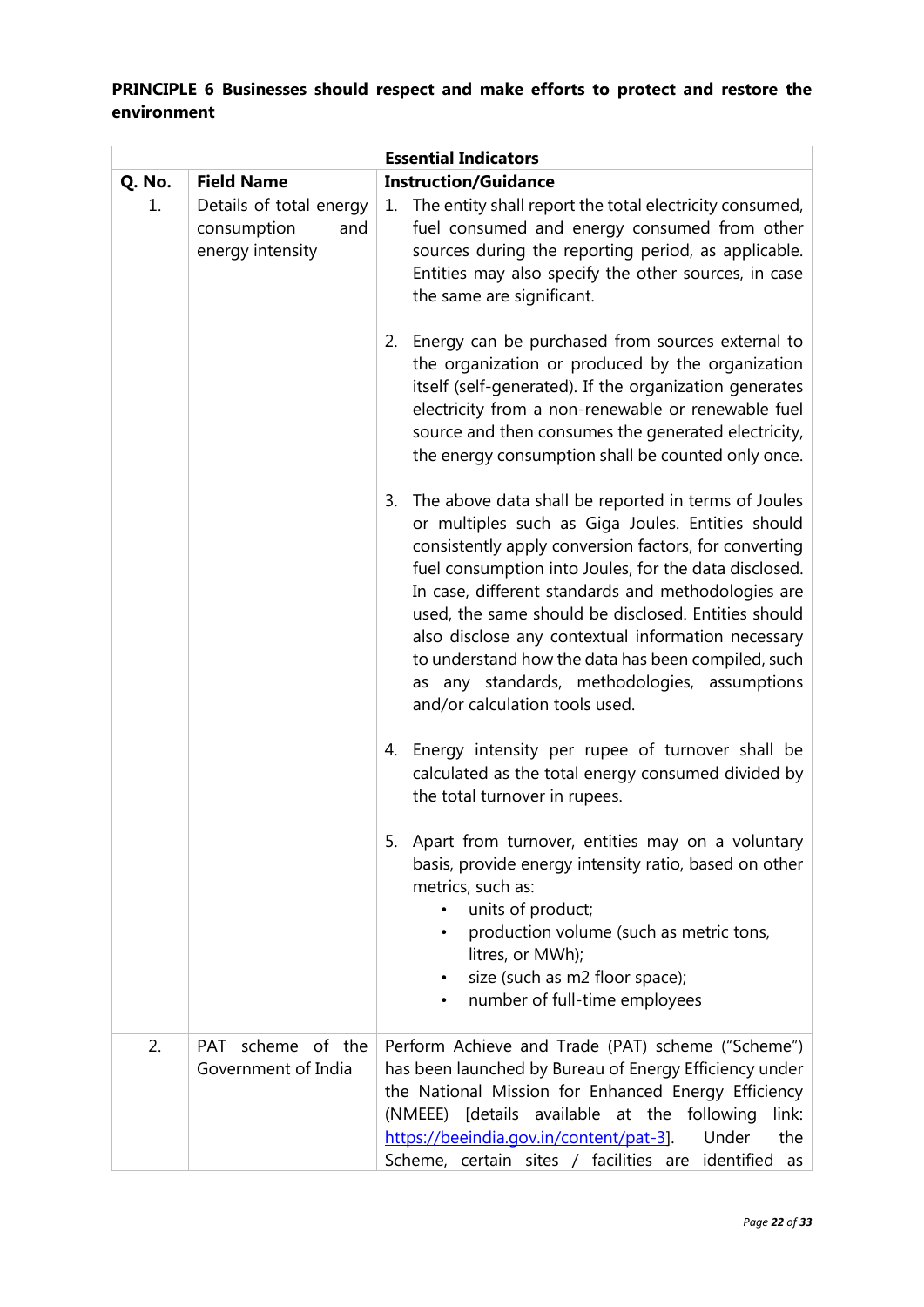|    |                                                                                  | designated consumers and targets are set for such                                                                                                                                                                                                                                                                                                                                                                                                                                                                                                                                                                                                                                                                                                                                                                                                                                                                                                                                                                                                                                                                                                                                                                                                                                                                                                                                                                                                                                                                                                                                                      |
|----|----------------------------------------------------------------------------------|--------------------------------------------------------------------------------------------------------------------------------------------------------------------------------------------------------------------------------------------------------------------------------------------------------------------------------------------------------------------------------------------------------------------------------------------------------------------------------------------------------------------------------------------------------------------------------------------------------------------------------------------------------------------------------------------------------------------------------------------------------------------------------------------------------------------------------------------------------------------------------------------------------------------------------------------------------------------------------------------------------------------------------------------------------------------------------------------------------------------------------------------------------------------------------------------------------------------------------------------------------------------------------------------------------------------------------------------------------------------------------------------------------------------------------------------------------------------------------------------------------------------------------------------------------------------------------------------------------|
| 3. | Details of total water<br>withdrawn, consumed<br>and<br>water intensity<br>ratio | entities in related to the energy consumption.<br>The entity shall report the total water withdrawn for<br>1.<br>any use, along-with a break-up of its source into the<br>following:<br>Surface water- refers to water that occurs<br>naturally on the Earth's surface in ice sheets, ice<br>caps, glaciers, icebergs, bogs, ponds, lakes,<br>rivers, and streams<br>Ground water – refers to water that is being held<br>in, and that can be recovered from, an<br>underground formation<br>Third party water - refers to municipal water and<br>other private suppliers of water<br>Sea-water / desalinated water - refers to water in<br>a sea or ocean<br>Other sources - Entities may specify the other<br>sources, in case the same are significant.<br>2. The entity shall report the total water consumption.<br>Total water consumption is a measure of water used<br>by an organization, that it is no longer available for<br>use by the ecosystem or local community, such as<br>water that has been withdrawn and incorporated<br>into products or has evaporated or is polluted to the<br>point of being unusable by other users, and is<br>therefore not released back to surface water,<br>groundwater, seawater, or a third party. It also<br>includes water that has been stored during the<br>reporting period for use or discharge in a<br>subsequent reporting period.<br>If the entity cannot directly measure its water<br>consumption, it may calculate this using the<br>following formula:<br>Total water consumption = Total water withdrawal $-$<br>total water discharge. |
|    |                                                                                  | Water intensity per rupee of turnover shall be<br>3.<br>calculated as the total water consumed divided by<br>the total turnover in rupees.                                                                                                                                                                                                                                                                                                                                                                                                                                                                                                                                                                                                                                                                                                                                                                                                                                                                                                                                                                                                                                                                                                                                                                                                                                                                                                                                                                                                                                                             |
|    |                                                                                  | Apart from turnover, entities may on a voluntary<br>4.<br>basis, provide water intensity ratio, based on other<br>metrics, such as:<br>units of product;<br>production volume (such as metric tons,<br>litres, or MWh);<br>size (such as m2 floor space);<br>number of full-time employees                                                                                                                                                                                                                                                                                                                                                                                                                                                                                                                                                                                                                                                                                                                                                                                                                                                                                                                                                                                                                                                                                                                                                                                                                                                                                                             |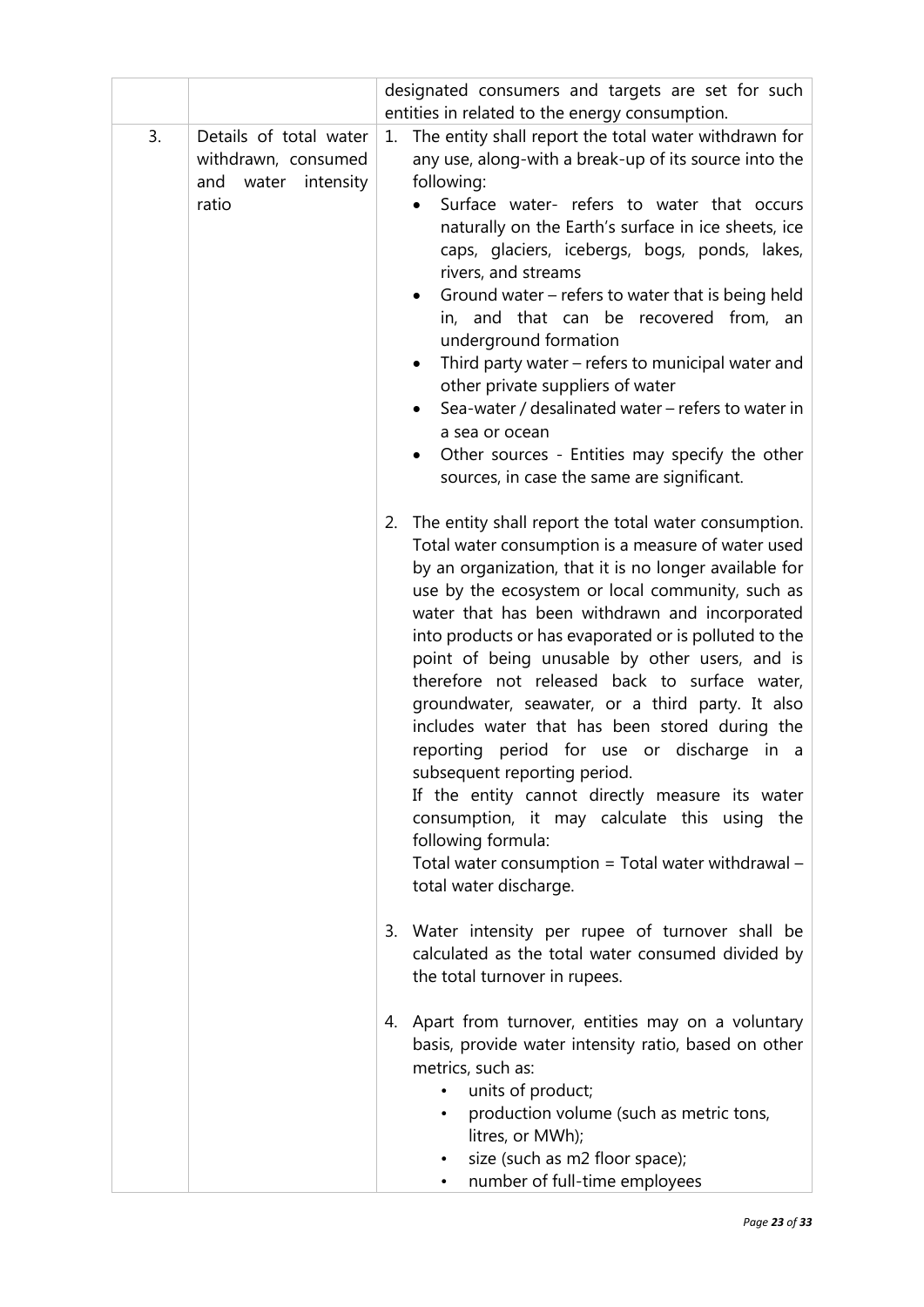|    |                                                                                          | 5. Entities should also disclose any contextual<br>information necessary to understand how the data<br>been compiled, such as any<br>standards,<br>has<br>methodologies, assumptions and/or calculation<br>tools used.                                                                                                                                                                                                                                                                                                                                                                                                                                                                                                                                                                                  |
|----|------------------------------------------------------------------------------------------|---------------------------------------------------------------------------------------------------------------------------------------------------------------------------------------------------------------------------------------------------------------------------------------------------------------------------------------------------------------------------------------------------------------------------------------------------------------------------------------------------------------------------------------------------------------------------------------------------------------------------------------------------------------------------------------------------------------------------------------------------------------------------------------------------------|
| 4. | Zero Liquid Discharge<br>policy                                                          | A zero liquid discharge system involves using advanced<br>waste-water treatment technologies to recycle, recover<br>and then re-use the treated waste-water; towards<br>ensuring that there is not discharge of the waste-water<br>to the environment.                                                                                                                                                                                                                                                                                                                                                                                                                                                                                                                                                  |
| 5. | Disclosure<br>of<br>air<br>emissions                                                     | Entities should disclose any contextual information<br>necessary to understand how the data has been<br>compiled, such as any standards, methodologies,<br>assumptions and/or calculation tools used.                                                                                                                                                                                                                                                                                                                                                                                                                                                                                                                                                                                                   |
| 6. | Details of Scope 1 and<br>Scope 2 greenhouse<br>gas (GHG) emissions<br>and GHG intensity | The term 'green-house gas' covers the following<br>1.<br>gases:<br>Carbon dioxide (CO <sub>2</sub> )<br>Methane (CH <sub>4</sub> )<br>٠<br>Nitrous oxide (N <sub>2</sub> O)<br>٠<br>Hydrofluorocarbons (HFCs)<br>Perfluorocarbons (PFCs)<br>Sulphur hexafluoride (SF <sub>6</sub> )<br>Nitrogen trifluoride (NF <sub>3</sub> )<br>٠<br>Scope 1 emissions are direct GHG emissions from<br>2.<br>sources that are owned or controlled by the entity.<br>Source refers to any physical unit or process that<br>releases GHG into the atmosphere. Further, any<br>emissions that are not physically controlled but<br>result from intentional or unintentional releases of<br>GHGs, such as equipment leakages, methane<br>emissions (eg: from coal mines), shall also be<br>included in the calculations. |
|    |                                                                                          | 3. Scope 2 emissions are energy indirect emissions that<br>result from the generation of purchased or acquired<br>electricity, heating, cooling, and steam consumed by<br>the entity.                                                                                                                                                                                                                                                                                                                                                                                                                                                                                                                                                                                                                   |
|    |                                                                                          | 4. Entities may, on a voluntary basis, provide a break-<br>up of the Scope 1 and Scope 2 emissions into $CO2$ ,<br>CH <sub>4</sub> , N <sub>2</sub> O, HFCs, PFCs, SF <sub>6</sub> , NF <sub>3.</sub>                                                                                                                                                                                                                                                                                                                                                                                                                                                                                                                                                                                                   |
|    |                                                                                          | 5. The entity shall exclude any GHG trades (purchase,<br>sale or transfer of GHG emissions) from the<br>calculation of Scope 1 and Scope 2 GHG emissions.                                                                                                                                                                                                                                                                                                                                                                                                                                                                                                                                                                                                                                               |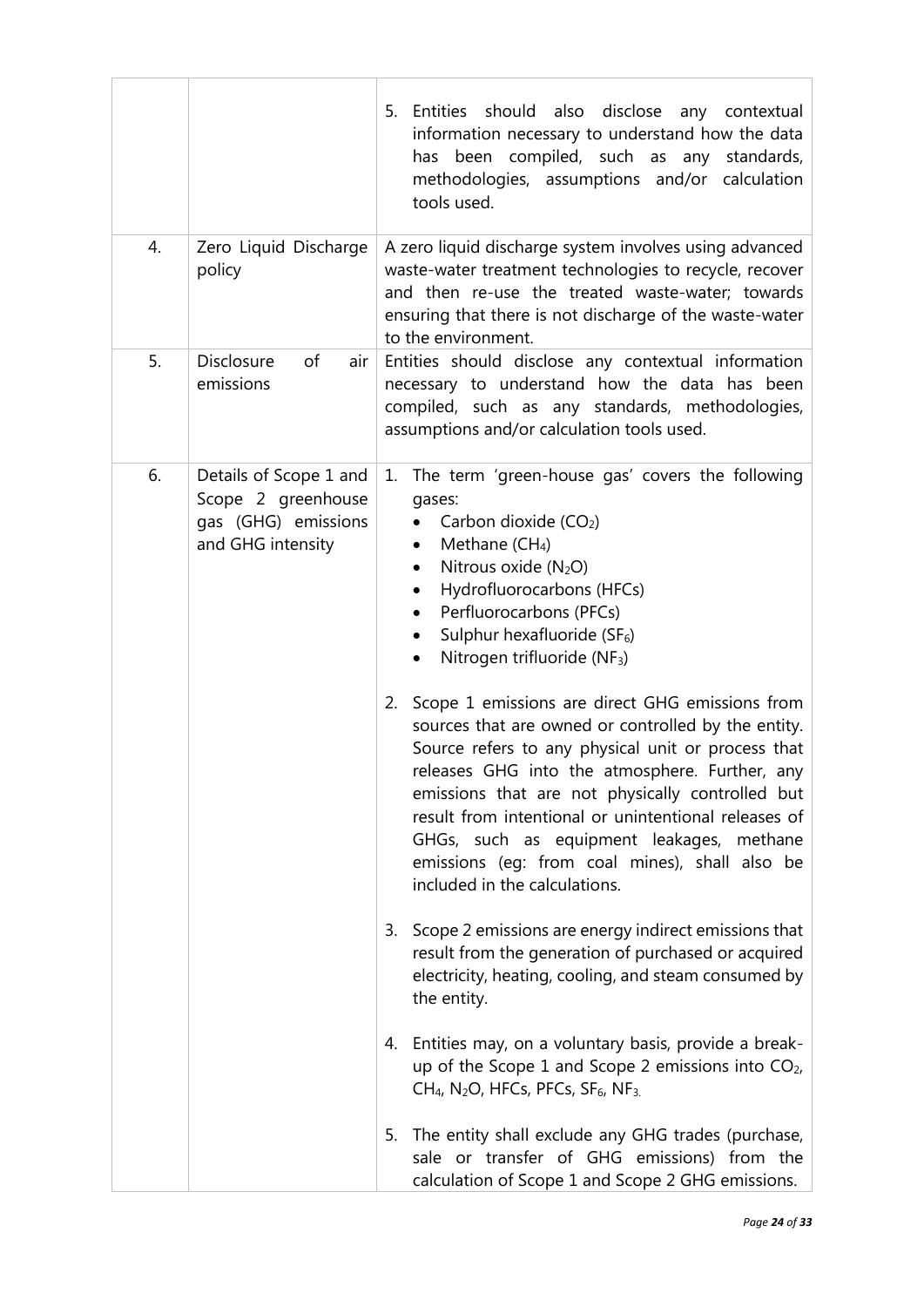|    |                                                                                       | 6. | The unit for the disclosures shall be metric tonnes of<br>$CO2$ equivalent. Further, entities should disclose the<br>standards, methodologies, assumptions<br>and/or<br>calculation tools used, including sources of the<br>global warming potential (GWP) rates and emission<br>factors used.                                                                                                                                                                                                                                                                                                                                                                                                                                                                                                                                                                                                                                              |
|----|---------------------------------------------------------------------------------------|----|---------------------------------------------------------------------------------------------------------------------------------------------------------------------------------------------------------------------------------------------------------------------------------------------------------------------------------------------------------------------------------------------------------------------------------------------------------------------------------------------------------------------------------------------------------------------------------------------------------------------------------------------------------------------------------------------------------------------------------------------------------------------------------------------------------------------------------------------------------------------------------------------------------------------------------------------|
|    |                                                                                       |    | 7. Scope 1 and Scope 2 emission intensity per rupee of<br>turnover shall be calculated as the total Scope 1 and<br>Scope 2 emissions generated divided by the total<br>turnover in rupees.                                                                                                                                                                                                                                                                                                                                                                                                                                                                                                                                                                                                                                                                                                                                                  |
|    |                                                                                       | 8. | Apart from turnover, entities may on a voluntary<br>basis, provide Scope 1 and Scope 2 GHG emission<br>intensity ratio, based on other metrics, such as:<br>units of product;<br>$\bullet$<br>production volume (such as metric tons,<br>$\bullet$<br>litres, or MWh);<br>size (such as m2 floor space);<br>٠<br>number of full-time employees<br>$\bullet$                                                                                                                                                                                                                                                                                                                                                                                                                                                                                                                                                                                 |
| 8. | <b>Details</b><br>of<br>waste<br>generated, recycled &<br>re-used and disposed<br>off | 1. | The entity shall report the total waste generated in<br>its activities, with a break-up as per the categories<br>specified in various Waste Management Rules issued<br>by the Ministry of Environment, Forests & Climate<br>Change.                                                                                                                                                                                                                                                                                                                                                                                                                                                                                                                                                                                                                                                                                                         |
|    |                                                                                       |    | 2. For each respective category of waste generated<br>(plastic, e-waste, bio-medical waste, construction<br>and demolition waste, battery waste, radio-active<br>waste, other hazardous and other non-hazardous<br>waste), the entity shall report the waste that is<br>recovered through recycling, preparing for re-use or<br>through other recovery operations. Guidance on<br>these terms is given below:<br>Waste may be recovered through any operation<br>wherein products, components of products, or<br>materials that have become waste are prepared to<br>fulfill<br>a purpose in place of new products,<br>components, or materials that would otherwise have<br>been used for that purpose. Preparation for re-use<br>and recycling are examples of recovery operations.<br>Preparation for re-use means checking, cleaning, or<br>repairing operations, by which products or<br>components of products that have become waste |
|    |                                                                                       |    | are prepared to be put to use for the same purpose<br>for which they were conceived.                                                                                                                                                                                                                                                                                                                                                                                                                                                                                                                                                                                                                                                                                                                                                                                                                                                        |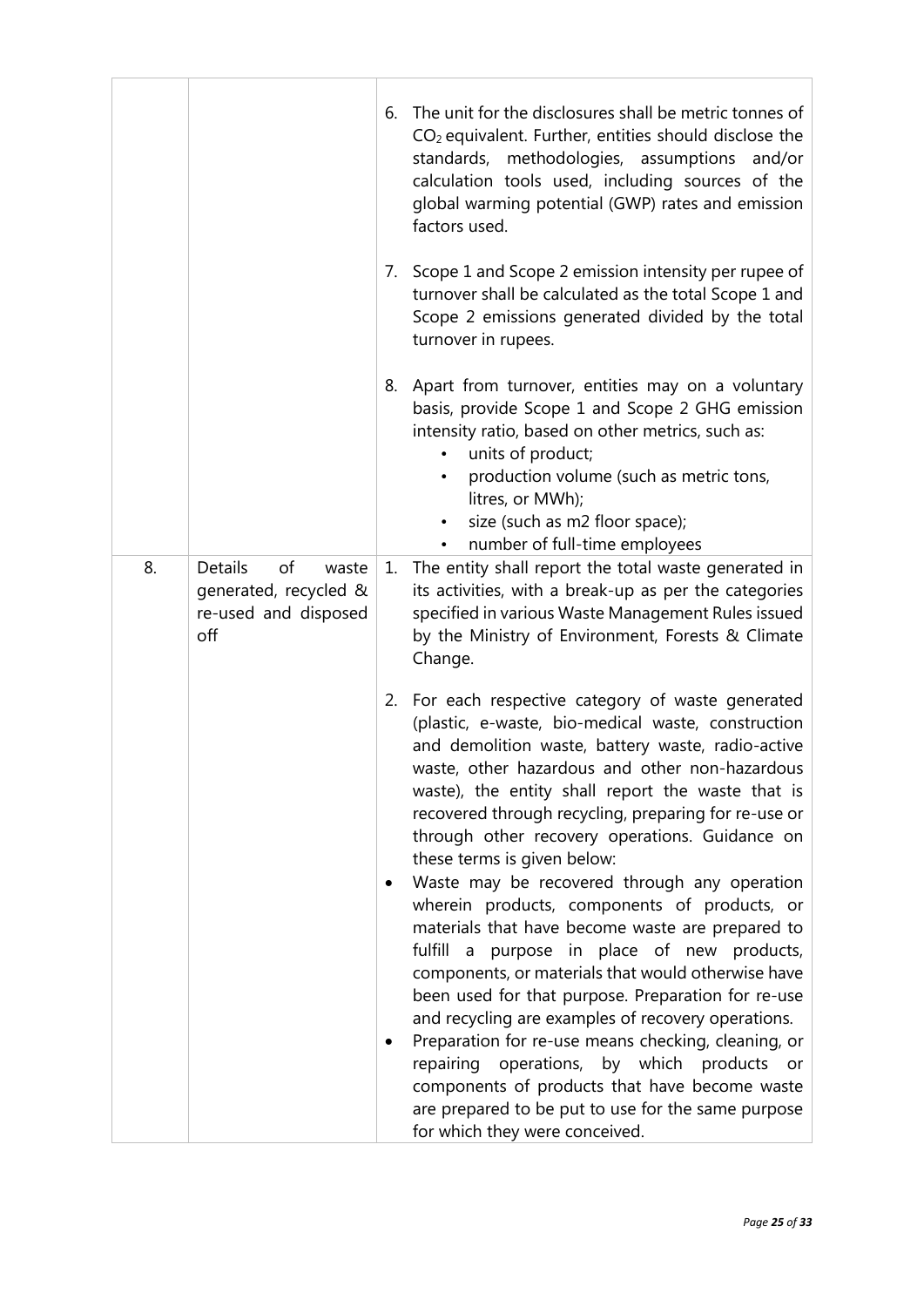|                              |                                              | Recycling refers to reprocessing of products or<br>$\bullet$<br>components of products that have become waste, to<br>make new materials.<br>3. For each respective category of waste generated<br>(plastic, e-waste, bio-medical waste, construction<br>and demolition waste, battery waste, radio-active<br>waste, other hazardous and other non-hazardous<br>waste), the entity shall disclose the waste that is<br>disposed with the break-up of the disposal method,<br>as follows:<br>Waste that is incinerated $-$ incinerations refers to<br>٠<br>controlled burning of waste at high temperatures<br>Waste that is sent to a landfill - landfilling refers to<br>٠<br>depositing of waste in sanitary landfills, and excludes<br>uncontrolled waste disposal such as open burning<br>and dumping<br>Other disposal operations: Entities may specify the<br>٠<br>other disposal operations used, in case the same are<br>significant.<br>4. Entities should disclose any contextual information<br>necessary to understand the data, such as any<br>standards, methodologies, assumptions and/or<br>calculation tools used. |  |
|------------------------------|----------------------------------------------|------------------------------------------------------------------------------------------------------------------------------------------------------------------------------------------------------------------------------------------------------------------------------------------------------------------------------------------------------------------------------------------------------------------------------------------------------------------------------------------------------------------------------------------------------------------------------------------------------------------------------------------------------------------------------------------------------------------------------------------------------------------------------------------------------------------------------------------------------------------------------------------------------------------------------------------------------------------------------------------------------------------------------------------------------------------------------------------------------------------------------------|--|
| 9.                           | Description of waste<br>management practices | Under this field, the entity may consider including a<br>1.<br>description of the activities that lead to significant<br>waste-related impact and the actions taken to<br>manage the impact from such waste. Such actions<br>could include the following:<br>Improving materials selection and product<br>design<br>Using recycled, re-used or renewable materials<br>٠<br>Substituting inputs<br>that<br>have<br>hazardous<br>$\bullet$<br>characteristics with<br>inputs that<br>are<br>non-<br>hazardous<br>2. If the waste generated by the organization in its own<br>activities is managed by a third party, the entity may<br>consider including a description of the processes<br>used to determine whether the third party manages<br>the waste in line with contractual or legislative<br>obligations.                                                                                                                                                                                                                                                                                                                   |  |
| 11                           | of<br>Details                                | This disclosure shall<br>be made, if the entity has                                                                                                                                                                                                                                                                                                                                                                                                                                                                                                                                                                                                                                                                                                                                                                                                                                                                                                                                                                                                                                                                                |  |
|                              | Environmental Impact                         | undertaken<br>compliance with<br>EIA<br>in<br>applicable                                                                                                                                                                                                                                                                                                                                                                                                                                                                                                                                                                                                                                                                                                                                                                                                                                                                                                                                                                                                                                                                           |  |
|                              | Assessments (EIA)                            | environmental laws.                                                                                                                                                                                                                                                                                                                                                                                                                                                                                                                                                                                                                                                                                                                                                                                                                                                                                                                                                                                                                                                                                                                |  |
| <b>Leadership Indicators</b> |                                              |                                                                                                                                                                                                                                                                                                                                                                                                                                                                                                                                                                                                                                                                                                                                                                                                                                                                                                                                                                                                                                                                                                                                    |  |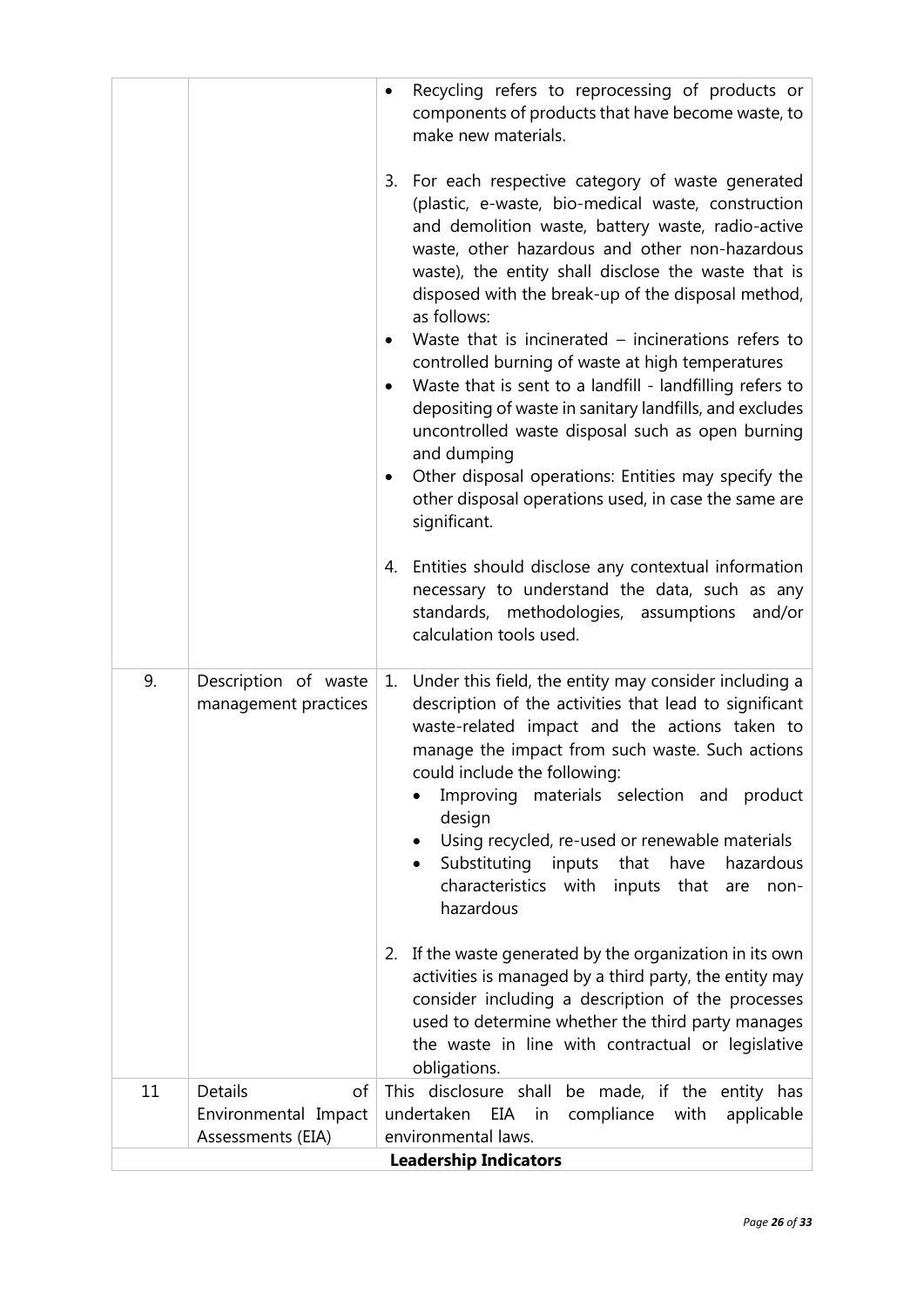| 1. | Break-up of the total<br>energy<br>consumed<br>from renewable and<br>non-renewable<br>sources | 1. | Under this field, the entity shall provide a break-up<br>of electricity, fuel and other energy consumption<br>(Refer: P6, Essential Question 1), from renewable and<br>non-renewable sources.                                                                                                                                                                                                                                                                                                                                                                                                                                                                                                                               |
|----|-----------------------------------------------------------------------------------------------|----|-----------------------------------------------------------------------------------------------------------------------------------------------------------------------------------------------------------------------------------------------------------------------------------------------------------------------------------------------------------------------------------------------------------------------------------------------------------------------------------------------------------------------------------------------------------------------------------------------------------------------------------------------------------------------------------------------------------------------------|
|    |                                                                                               | 2. | Non-renewable energy sources are those that<br>cannot be replenished, reproduced, grown or<br>generated in a short time period through ecological<br>cycles or agricultural processes. These include fuel<br>distilled from petroleum or crude oil, such as<br>gasoline, diesel fuel, jet fuel, and heating oil; natural<br>gas, such as compressed natural gas (CNG), and<br>liquefied natural gas (LNG); fuels extracted from<br>natural gas processing and petroleum refining, such<br>as butane, propane, and liquefied petroleum gas<br>(LPG); coal; and nuclear power.                                                                                                                                                |
|    |                                                                                               | 3. | Renewable energy sources are those that can be<br>replenished in a short time through ecological cycles<br>or agricultural processes. Renewable energy sources<br>can include geothermal, wind, solar, hydro, and<br>biomass.                                                                                                                                                                                                                                                                                                                                                                                                                                                                                               |
| 2. | <b>Details</b><br>of<br>water<br>discharged                                                   | 1. | The entity shall report the total water discharged i.e.<br>the total effluents, water released (unused or after<br>use) for which the organization has no further use,<br>along-with a break-up by destination (to surface<br>water, groundwater, seawater, sent to third parties<br>or others - refer the guidance at Question 3 of<br>Essential indicators under P6) and by level of<br>treatment.                                                                                                                                                                                                                                                                                                                        |
|    |                                                                                               | 2. | The organization can break down its water discharge<br>by the following treatment levels:<br>Primary treatment, which aims to remove solid<br>substances that settle or float on the water<br>surface;<br>Secondary treatment, which aims to remove<br>substances and materials that have remained in<br>the water, or are dissolved or suspended in it;<br>Tertiary treatment, which aims to upgrade water<br>$\bullet$<br>to a higher level of quality before it is discharged.<br>It includes processes that remove, for example,<br>heavy metals, nitrogen, and phosphorus.<br>In case an organization withdraws and discharges<br>water of good quality that does not require<br>treatment, the same can be explained. |
|    |                                                                                               | 3. | Entities should also disclose<br>any contextual<br>information necessary to understand how the data                                                                                                                                                                                                                                                                                                                                                                                                                                                                                                                                                                                                                         |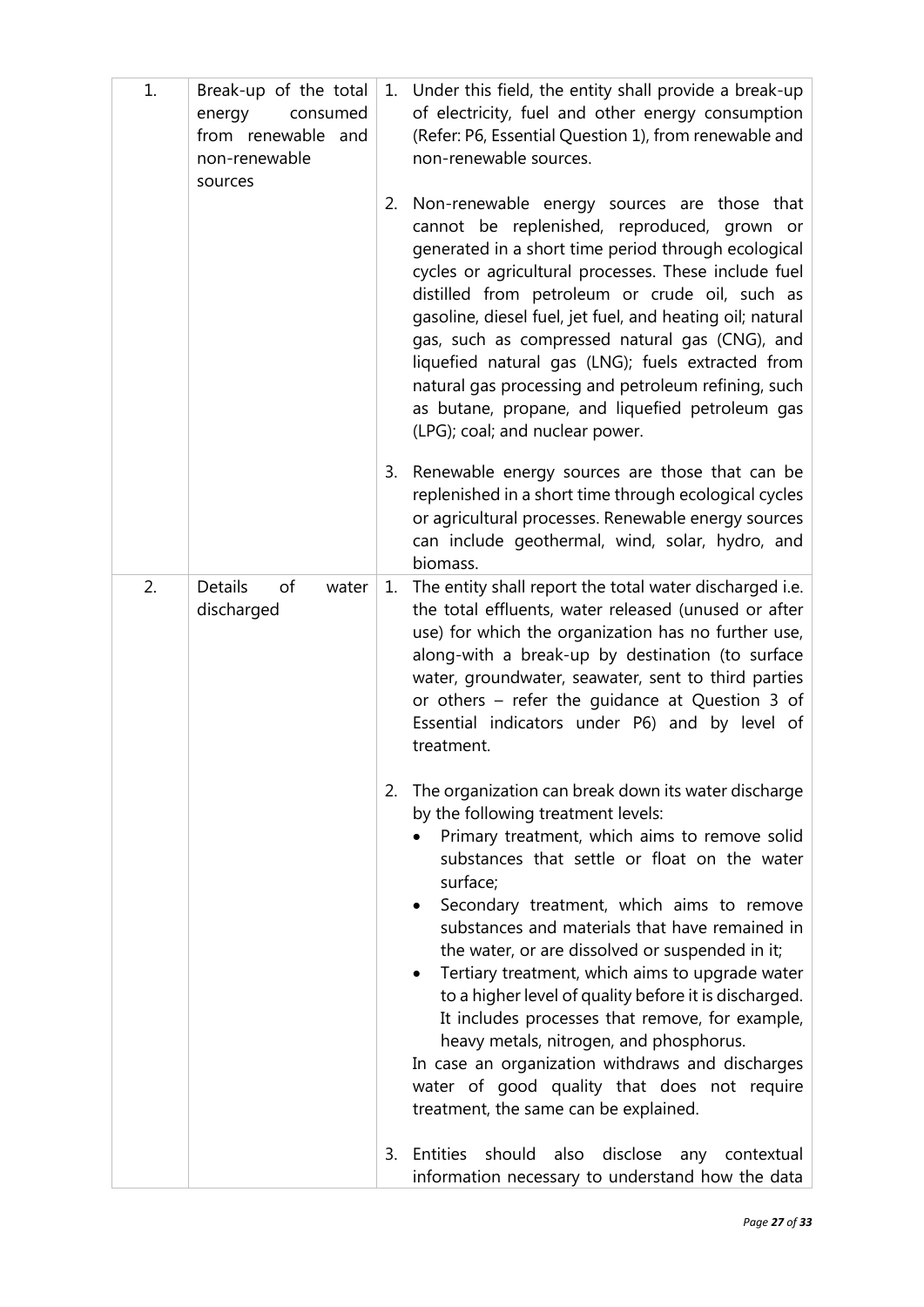|    |                                                                                                   |    | has been compiled, such as any<br>standards,<br>methodologies, assumptions and/or calculation<br>tools used.                                                                                                                                                                                                                                                                                                                                                                       |
|----|---------------------------------------------------------------------------------------------------|----|------------------------------------------------------------------------------------------------------------------------------------------------------------------------------------------------------------------------------------------------------------------------------------------------------------------------------------------------------------------------------------------------------------------------------------------------------------------------------------|
| 3. | Details<br>of<br>water<br>withdrawn, consumed<br>discharged<br>and<br>in<br>areas of water stress | 1. | Areas of water stress are those where there is<br>inability to meet the human and ecological demand<br>for water. It can refer to the availability, quality, or<br>accessibility of water. Further, areas classified as<br>"over-exploited" or "critical" by the Central<br>Groundwater Board, shall fall under area of water<br>(Reference:<br>stress<br>http://cgwb.gov.in/gwresource.html).                                                                                     |
|    |                                                                                                   | 2. | The entity may also refer to the guidance at Question<br>of Essential indicators and Question 2 of<br>3<br>Leadership Indicators under P6.                                                                                                                                                                                                                                                                                                                                         |
| 4. | Scope 3 emissions                                                                                 | 1. | Scope 3 emissions are indirect GHG emissions (not<br>included in energy indirect (Scope 2) GHG emissions)<br>that occur outside of the organization, including<br>both upstream and downstream emissions.                                                                                                                                                                                                                                                                          |
|    |                                                                                                   | 2. | Upstream categories can include purchased goods<br>and services, capital goods, upstream transportation<br>and distribution, business travel, etc.<br>Downstream categories can include downstream<br>transportation and distribution, processing of sold<br>products, end-of-life treatment of sold products etc.                                                                                                                                                                 |
|    |                                                                                                   | 3. | Entities may, on a voluntary basis, provide a break-<br>up of the Scope 3 emissions into $CO2$ , CH <sub>4</sub> , N <sub>2</sub> O,<br>HFCs, PFCs, SF <sub>6</sub> , NF <sub>3.</sub>                                                                                                                                                                                                                                                                                             |
|    |                                                                                                   | 4. | The entity shall exclude any GHG trades (purchase,<br>sale or transfer of GHG emissions) from the<br>calculation of Scope 3 GHG emissions.                                                                                                                                                                                                                                                                                                                                         |
|    |                                                                                                   | 5. | The unit for the disclosures shall be metric tonnes of<br>$CO2$ equivalent. Entities should consistently apply<br>global warming potential (GWP) rates and emission<br>factors used for the data disclosed and also disclose<br>the source of the rates / factors. Further, entities<br>should disclose the standards, methodologies,<br>assumptions and/or calculation tools used, including<br>sources of the global warming potential (GWP) rates<br>and emission factors used. |
|    |                                                                                                   | 9. | Scope 3 emission intensity per rupee of turnover<br>shall be calculated as the total Scope 3 emissions<br>generated divided by the total turnover in rupees.                                                                                                                                                                                                                                                                                                                       |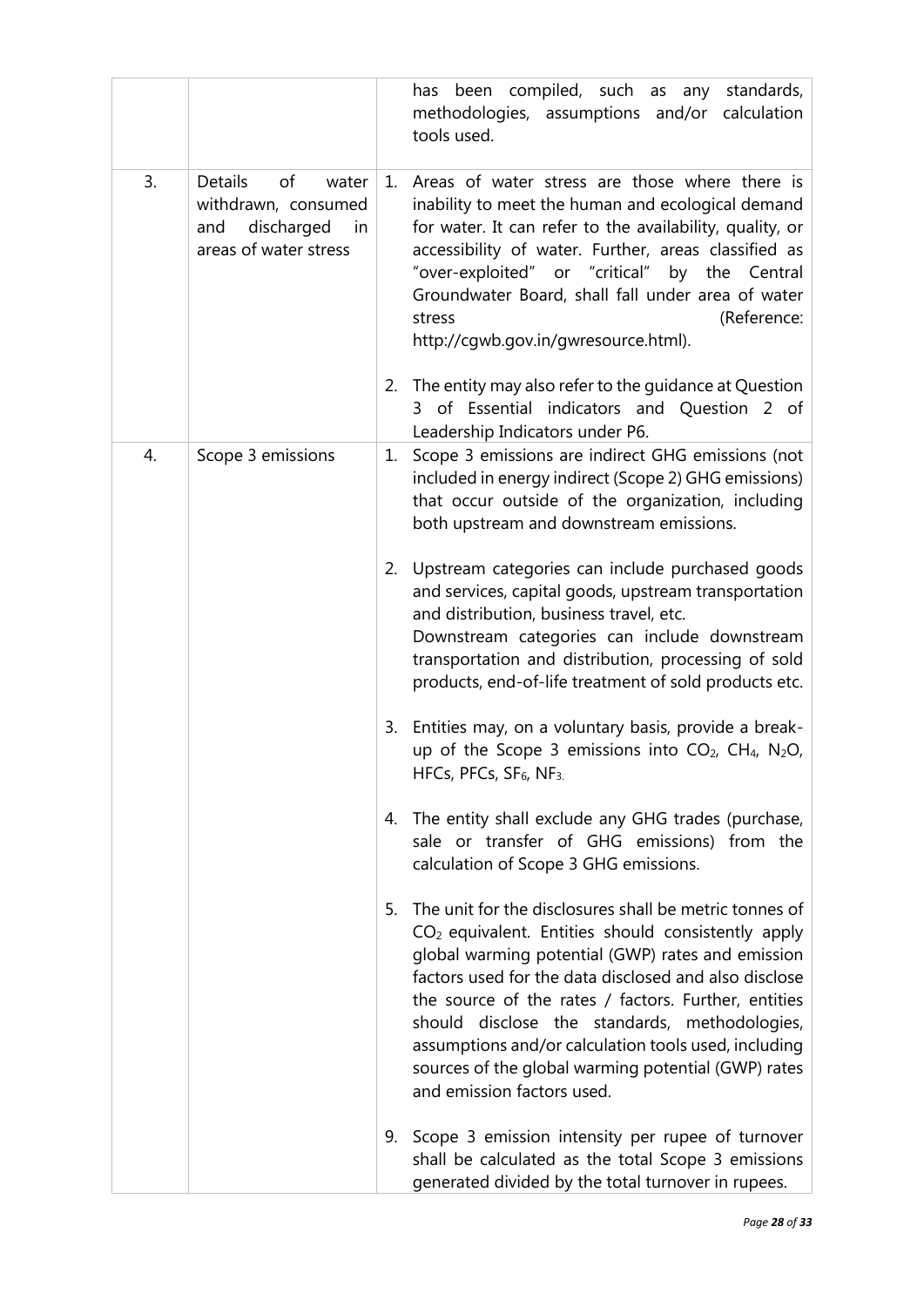|    |                                   | 10. Apart from turnover, entities may on a voluntary<br>basis, provide Scope 3 GHG emission intensity ratio,<br>based on other metrics, such as:<br>units of product;<br>$\bullet$<br>production volume (such as metric tons,<br>litres, or MWh);<br>size (such as m2 floor space);<br>number of full-time employees<br>$\bullet$                                                                                                                                                                                                                                      |
|----|-----------------------------------|------------------------------------------------------------------------------------------------------------------------------------------------------------------------------------------------------------------------------------------------------------------------------------------------------------------------------------------------------------------------------------------------------------------------------------------------------------------------------------------------------------------------------------------------------------------------|
| 5. | Impact<br>bio-<br>on<br>diversity | 1. Under this field, for the ecologically sensitive areas<br>reported by the entity at Question 10 of Essential<br>indicators under Principle 6, the entity can report any<br>impact of its operations that could adversely affect<br>the integrity of such an area, either directly or<br>indirectly, by substantially changing its ecological<br>features, structures, and functions across its whole<br>area, and over the long term, so that habitat, its<br>population levels, and the particular species that<br>make the habitat important cannot be sustained. |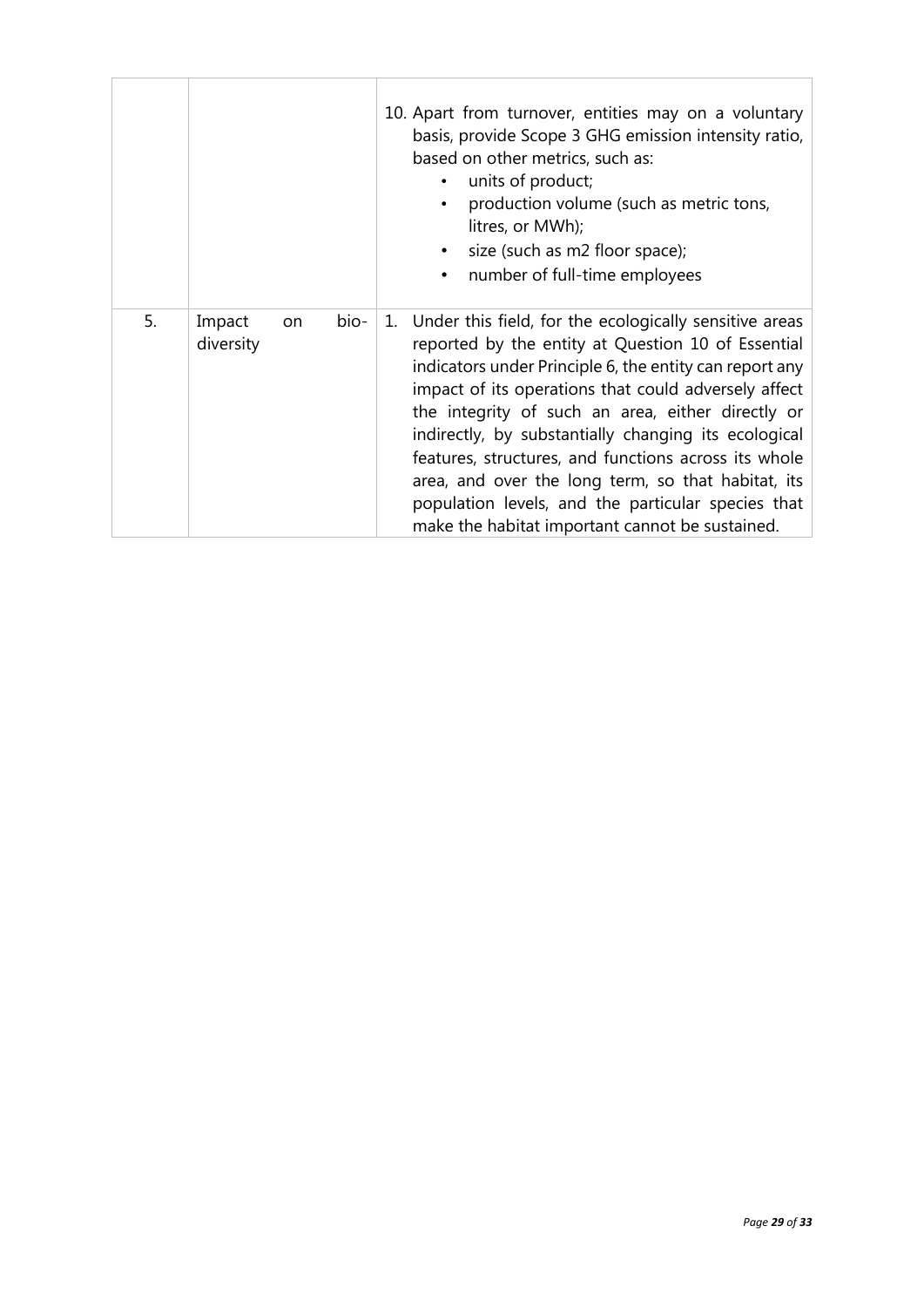|        |                                                                           | <b>Leadership Indicators</b>                                                                                                                                                                                                                      |
|--------|---------------------------------------------------------------------------|---------------------------------------------------------------------------------------------------------------------------------------------------------------------------------------------------------------------------------------------------|
| Q. No. | <b>Field Name</b>                                                         | <b>Instruction/Guidance</b>                                                                                                                                                                                                                       |
| 1      | public<br>policy<br>Details<br>of<br>positions advocated by the<br>entity | 1. The listed shall disclose issues that are the<br>focus of its participation in public policy<br>development.                                                                                                                                   |
|        |                                                                           | Further, the entity shall provide the details of<br>2.<br>methods resorted to in each case including<br>affiliation with other similar business entities<br>by forming coalitions, representing through<br>trade chambers, social marketing, etc. |
|        |                                                                           | 3. The entity shall select Yes or No, as the case<br>may be, for the availability of information on<br>each public policy advocated in public<br>domain.                                                                                          |
|        |                                                                           | 4. Select the appropriate frequency of Board<br>review, such as:<br>Quarterly<br>$\bullet$<br>Half-yearly<br>Annually<br>Others, please specify                                                                                                   |
|        |                                                                           | 5. Also provide the link of the document<br>containing details of such public policy<br>position advocated in the public domain, if<br>available.                                                                                                 |

**PRINCIPLE 7 Businesses, when engaging in influencing public and regulatory policy, should do so in a manner that is responsible and transparent**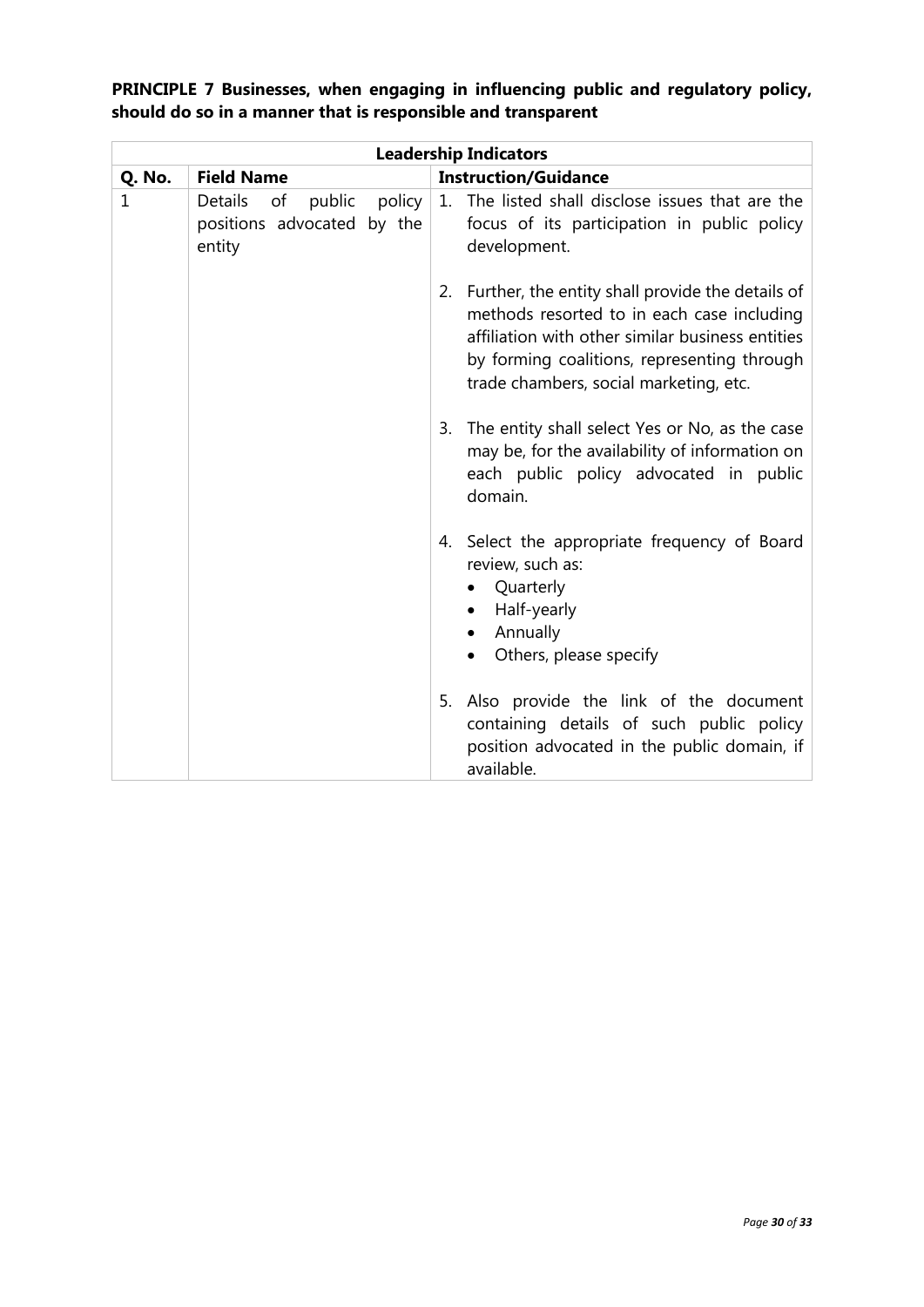|        |                                                                            | <b>Essential Indicators</b>                                                                                                                                                                                                                                                                                                                                                                                                                                                                                                                                                                                                                                                                                                                                            |
|--------|----------------------------------------------------------------------------|------------------------------------------------------------------------------------------------------------------------------------------------------------------------------------------------------------------------------------------------------------------------------------------------------------------------------------------------------------------------------------------------------------------------------------------------------------------------------------------------------------------------------------------------------------------------------------------------------------------------------------------------------------------------------------------------------------------------------------------------------------------------|
| Q. No. | <b>Field Name</b>                                                          | <b>Instruction/Guidance</b>                                                                                                                                                                                                                                                                                                                                                                                                                                                                                                                                                                                                                                                                                                                                            |
| 1      | <b>Details</b><br>of<br>Social<br>Impact<br>Assessments (SIA)              | This disclosure shall be made, if the entity has<br>undertaken SIA in compliance with laws such as<br>Right<br>Fair Compensation<br>the<br>to<br>and<br>Transparency in Land Acquisition, Rehabilitation<br>and Resettlement Act, 2013.                                                                                                                                                                                                                                                                                                                                                                                                                                                                                                                                |
| 3      | Describe the mechanisms to<br>receive grievances of the local<br>community | Local communities are defined as persons or<br>groups of persons living and/or working in any<br>that<br>economically,<br>are<br>socially<br>areas<br>or<br>environmentally<br>impacted<br>(positively<br>or<br>negatively) by an organization's operations. The<br>local community can range from persons living<br>adjacent to an organization's operations, to<br>those living at a distance who are still likely to be<br>impacted by these operations.                                                                                                                                                                                                                                                                                                            |
| 4      | Percentage of inputs directly<br>sourced from MSMEs / small<br>producers   | Small producers mean those where the<br>1.<br>owner herself or himself is a worker and<br>includes informal and/or producers such as<br>self-help groups and home-based workers as<br>well as producer-owned entities such as<br>cooperatives, producer companies.<br>MSME is defined by Ministry of MSME as:<br>2.<br>Micro: Investment in Plant and Machinery<br>Equipment<br>or<br>not more than Rs.1 crore and Annual<br>Turnover not more than Rs. 5 crore<br>Small: Investment in Plant and Machinery<br>Equipment<br>or<br>not more than Rs.10 crore and Annual<br>Turnover not more than Rs. 50 crore<br>Medium:<br>Investment<br>Plant<br>in<br>and<br>Machinery or Equipment not more than<br>Rs.50 crore and Annual Turnover not<br>more than Rs. 250 crore |

# **PRINCIPLE 8 Businesses should promote inclusive growth and equitable development**

| <b>Leadership Indicators</b> |                                                      |                                                                                                                                                                                                                                                                                                       |  |
|------------------------------|------------------------------------------------------|-------------------------------------------------------------------------------------------------------------------------------------------------------------------------------------------------------------------------------------------------------------------------------------------------------|--|
| Q. No.                       | <b>Field Name</b>                                    | <b>Instruction/Guidance</b>                                                                                                                                                                                                                                                                           |  |
|                              | CSR projects undertaken in<br>aspirational districts | As per the 'Transformation of Aspirational<br>Districts' programme of the Government, a list of<br>districts has been identified for quick and<br>effective transformation. For additional details,<br>refer to the following link:<br>https://niti.gov.in/about-aspirational-districts-<br>programme |  |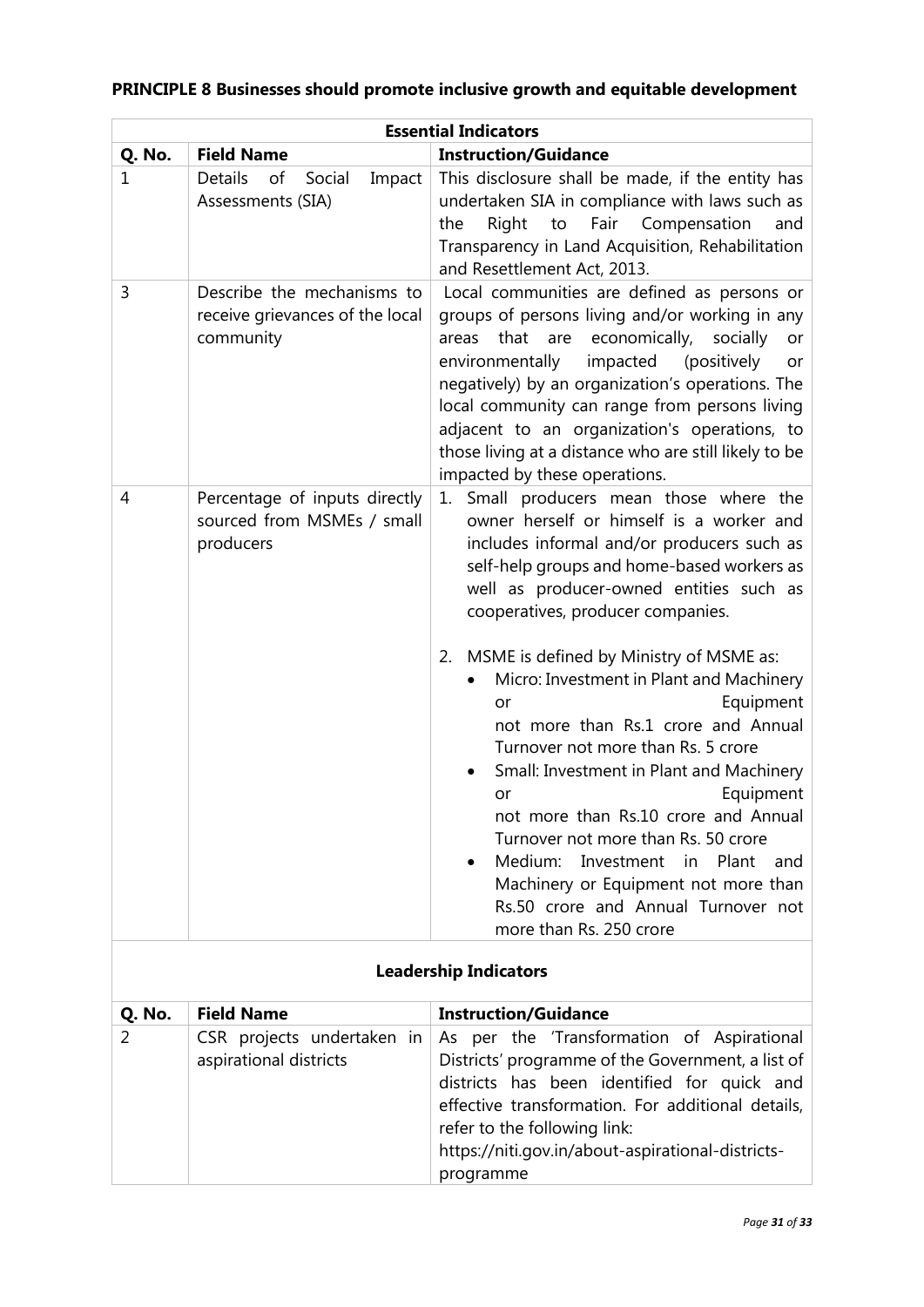| 4 | Details of the benefits derived<br>from<br>shared<br>the<br>and<br>intellectual properties owned<br>or acquired by your company<br>traditional<br>based<br>on<br>knowledge shared | brief information of<br>Provide<br>intellectual<br>properties based on traditional<br>knowledge<br>owned or acquired by the business in the current<br>Financial Year, mention Yes / No for Owned or<br>Acquired, as the case may be. Select Yes or No as<br>the case may be whether benefit arising out of<br>such IPRs are shared on the lines of Access to<br>Biological Resources and Associated Knowledge<br>and Benefits Sharing Regulations, 2014.                                                 |
|---|-----------------------------------------------------------------------------------------------------------------------------------------------------------------------------------|-----------------------------------------------------------------------------------------------------------------------------------------------------------------------------------------------------------------------------------------------------------------------------------------------------------------------------------------------------------------------------------------------------------------------------------------------------------------------------------------------------------|
|   |                                                                                                                                                                                   | <b>Intellectual Properties</b><br>Intellectual property refers to creations of the<br>mind: such as inventions, literary, musical and<br>artistic works, and symbols, names, images and<br>designs used in commerce, for which the IP<br>owners are granted certain exclusive rights under<br>the corresponding national IP laws. Common<br>types of IP include patents (inventions),<br>copyrights, trademarks,<br>industrial<br>designs,<br>software, geographic indications and trade<br>secrets, etc. |
|   |                                                                                                                                                                                   | <b>Knowledge</b><br>refers<br><b>Traditional</b><br>to<br>any<br>technical, ecological,<br>scientific,<br>indigenous,<br>medical or cultural knowledge which is not<br>necessarily documented but is in use by or<br>generally known to communities. Typical<br>examples include antiseptic properties of neem,<br>turmeric, etc.<br>Briefly outline the basis for calculating the                                                                                                                        |
|   |                                                                                                                                                                                   | benefits shared by the company with the<br>"owners" of such traditional knowledge.                                                                                                                                                                                                                                                                                                                                                                                                                        |
| 6 | Details of beneficiaries of CSR<br>Projects                                                                                                                                       | For each CSR Project undertaken<br>by the<br>company, enter:<br>(a) total number of beneficiaries,<br>(b) percentage<br>of<br>such<br>beneficiaries<br>belonging<br>vulnerable<br>to<br>and<br>marginalised groups                                                                                                                                                                                                                                                                                        |